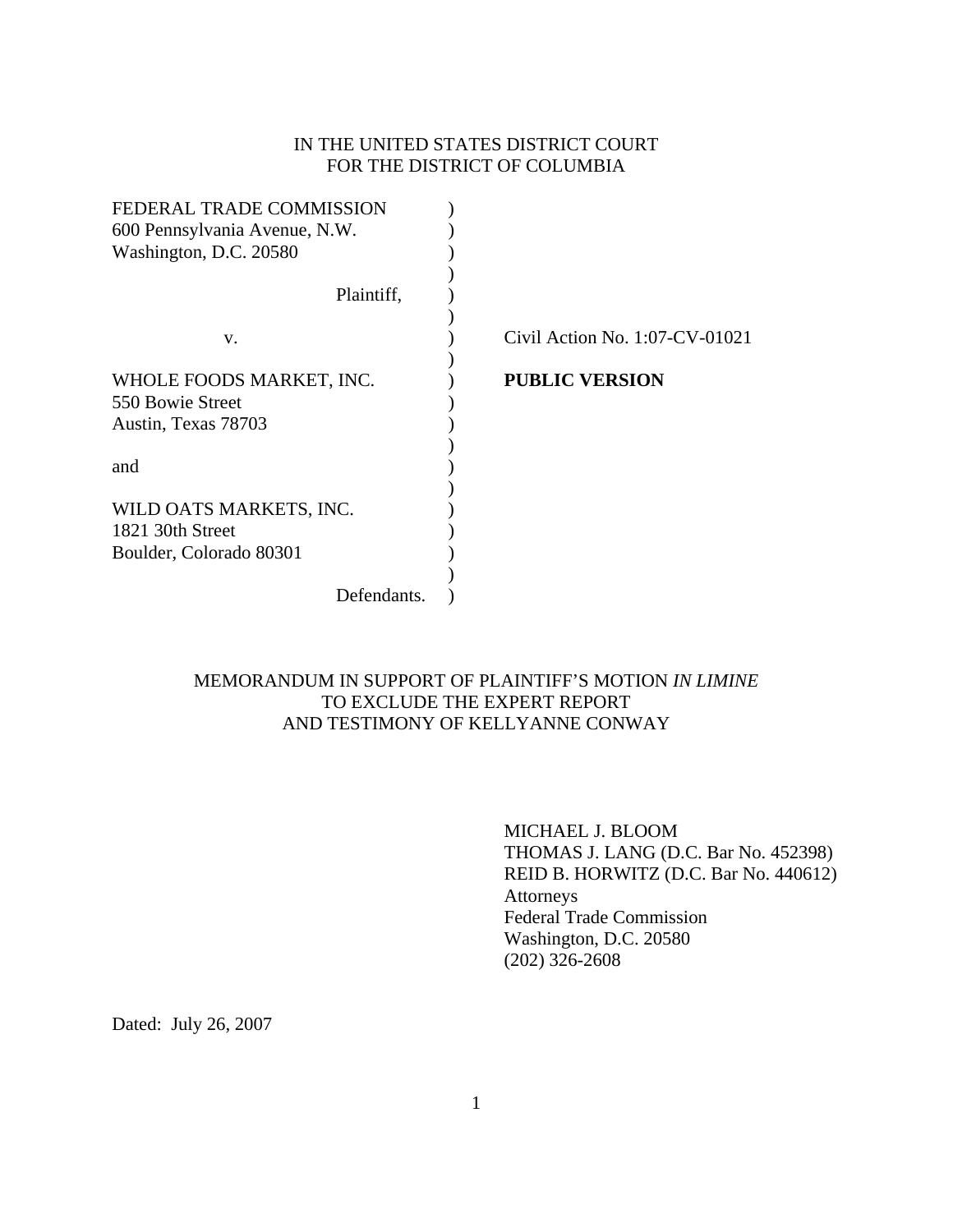### **INTRODUCTION AND SUMMARY**

 Plaintiff, the Federal Trade Commission ("FTC"), submits this memorandum in support of its motion to exclude the survey and expert report authored by Defendants' expert witness, Ms. Kellyanne Conway, for her use of unreliable principles and methods, which render her work inadmissible under the standards enunciated by *Daubert v. Merrell Dow Pharmaceuticals, Inc.*, 509 U.S. 579 (1993) and Fed. R. Evid. 702.

 The Conway survey was commissioned by the Defendants to support the report authored by their economic expert, Dr. David Scheffman, and to corroborate his analysis. Expert Report of Dr. David Scheffman, ¶ 59, PX02066 at 019. Although Defendants have spent more than a quarter of a million dollars on this survey (PX02076) (Exhibit 1), and despite Dr. Scheffman himself selecting the markets to survey (Deposition of Dr. David Scheffman at 211:9-13, PX04362 at 211 (Exhibit 2)), Dr. Scheffman stated at his deposition that he did not rely on any conclusions of this survey (Scheffman Dep. at 222:8-9, PX04362 at 222(Exhibit 2).

 Ms. Conway's survey and report suffer from serious and fatal design flaws, poor execution, and conclusions that are inconsistent with the survey's results, as summarized below:

#### Survey and Sample Design Are Fatally Flawed

• *Ms. Conway mistakenly believes that the relevant target population is unknown and unknowable, and so her survey sample was not designed to accurately reflect the target population of Whole Foods and Wild Oats shoppers.* A critical step in conducting any survey is to ensure that the survey sample accurately reflects a relevant target population – in this case, Whole Foods and Wild Oats shoppers. Ms. Conway testified that such shoppers were unknown and unknowable. This makes it impossible to determine whether the survey sample used accurately reflects actual Whole Foods and Wild Oats shoppers. This survey design flaw makes the survey itself unreliable and inadequate as a tool for understanding the preferences of the consumers who actually shop at Whole Foods and Wild Oats.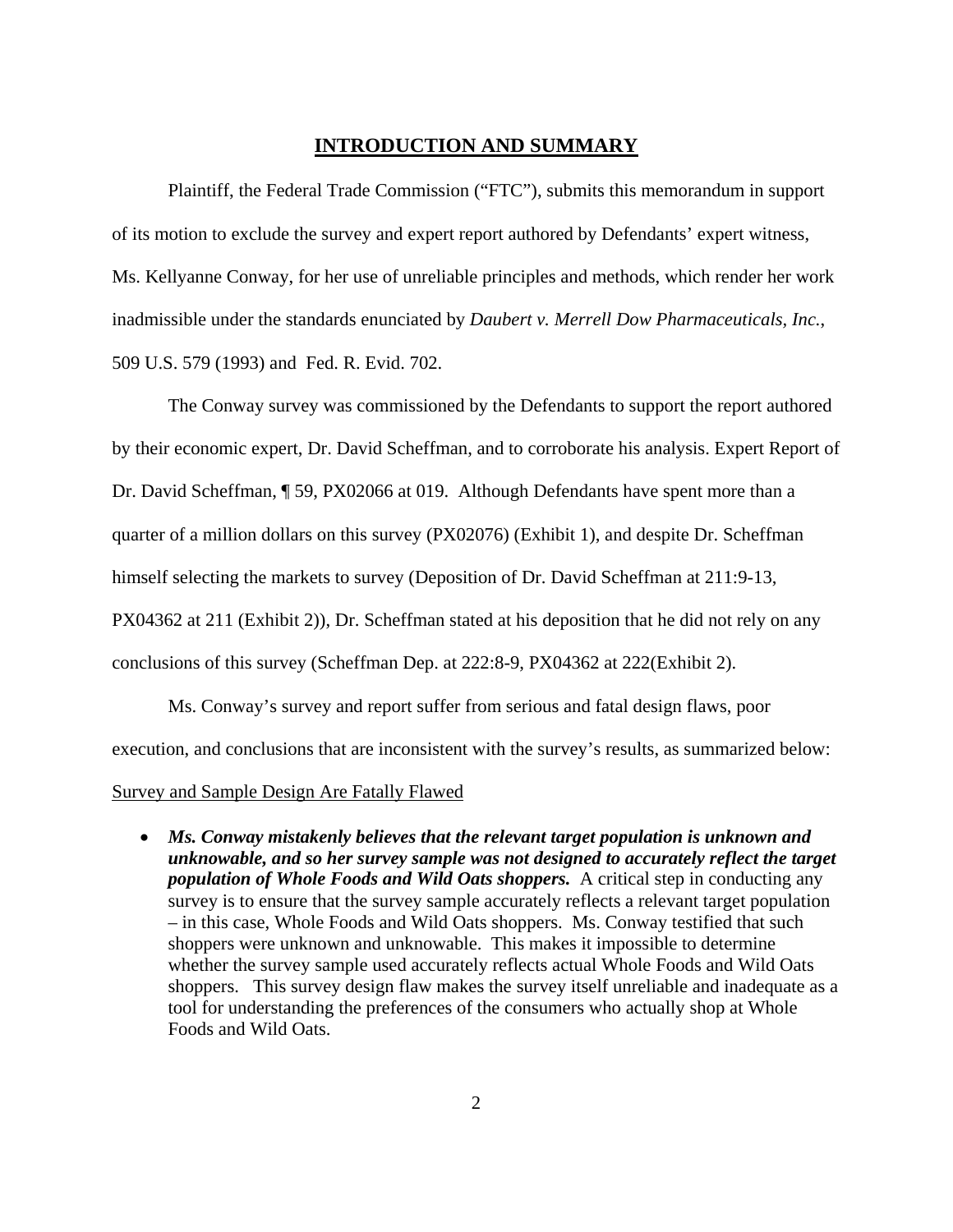- o *The survey results cannot be extrapolated accurately to the relevant target population.*  Ms. Conway did not take steps to measure and adjust for potential selection bias introduced by her survey methods. First, she uses a type of quota sampling that is not the product of reliable principles and methods, and which incorrectly weights her data based on these quotas when making extrapolations, thus introducing bias. Second, she fails to measure key demographic information, particularly education, and fails to determine whether her sample results need to be weighted to correct for the under or over representation of various demographic groups. Third, her sampling methods cause her to create an underinclusive sample that fails to include two important groups: likely or potential new customers in the disputed markets and shoppers in the disputed markets that are not in the eight cities chosen by Dr. Scheffman. As a result of these errors, there is no reliable basis for extrapolating her survey results to any relevant target population.
- *Results from the survey questions are unreliable.* The survey questions were complicated and confusing to respondents, thereby leading to inconsistent results. For example, there are respondents who said that they shop mostly at Whole Foods or Wild Oats for various product categories but responded to later questions by saying they purchased most or all of the same product categories from *other* food retailers. Inconsistent survey results reveal the presence of underlying flaws in the survey design itself, such as the presentation of questions that are confusing, complex, and poorly worded, which here led to unreliable results.

## Ms. Conway's Survey Was Poorly Executed

- *Twenty percent of the survey respondents come from outside the zip codes and, therefore, outside of the areas that Ms. Conway and Dr. Scheffman sought to survey.* Notwithstanding the flaws in survey design, the failure to carry out the study as designed reveals errors in the way the survey was conducted. Ms. Conway attempts to correct for this error by excluding individuals who live outside the zip codes that were to be surveyed, but this is insufficient.
- *Ms. Conway failed to use simple validation techniques to catch zip code errors even though this information had been collected for this purpose.* Validation of the data that were collected is a critical part of conducting a survey. Ms. Conway's failure to employ basic validation techniques post-survey to catch errors in the execution of the survey further casts doubt on the reliability of the survey results independent of the flaws in the design of the survey.

### Ms. Conway's Conclusions are not Supported by the Survey's Results

• *Ms. Conway's conclusion that Whole Foods and Wild Oats shoppers buy the "same" products at other food retailers is unsupported by her results.*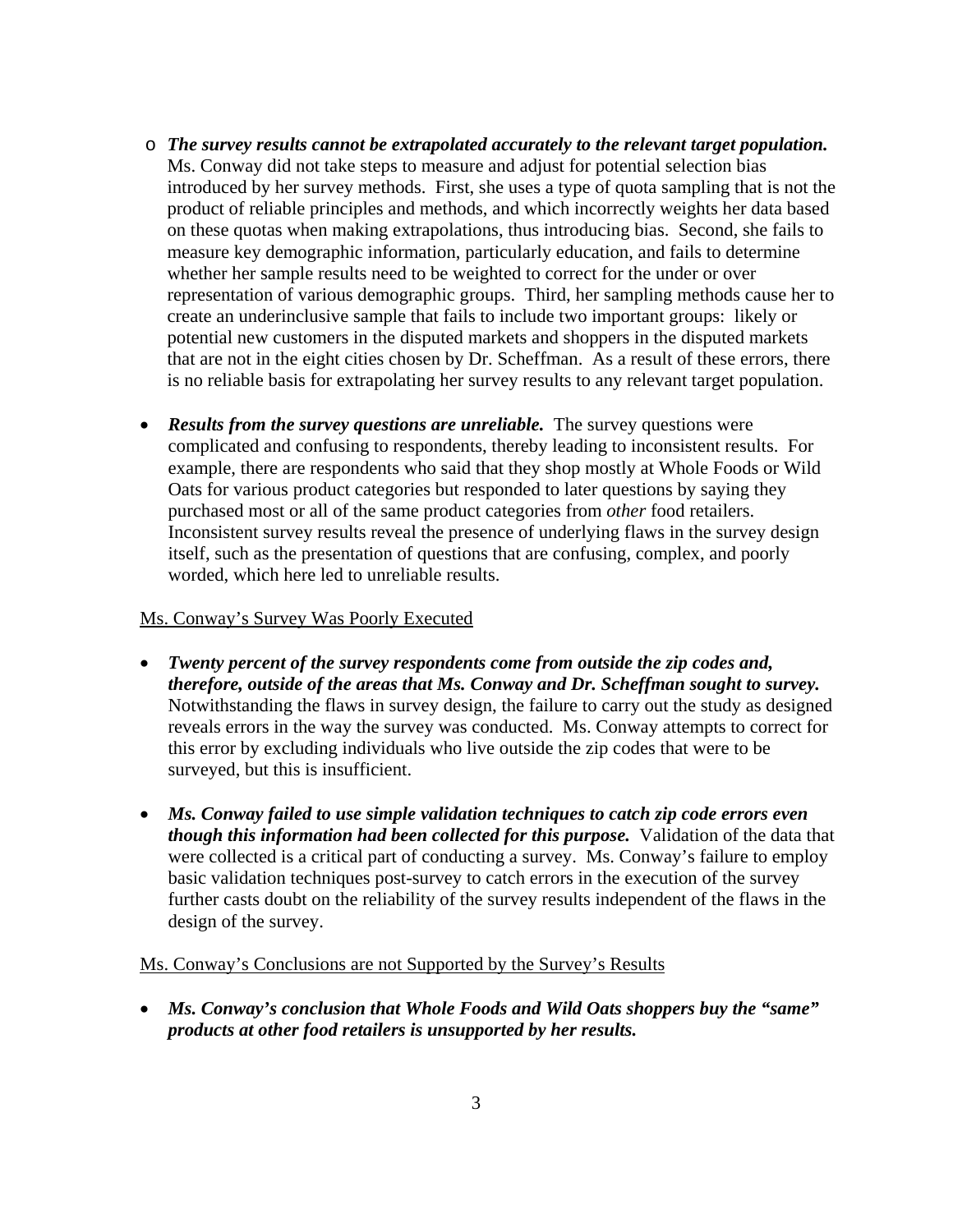- *Ms. Conway's analysis of shopper behavior fails to take into consideration inconsistent responses among respondents, and are therefore unsupportable.*
- *Ms. Conway's conclusions about the population of Whole Foods and Wild Oats shoppers are unsupportable based on her use of quota sampling.*

 Given the single day of live expert testimony in this proceeding and the survey's unreliability, we urge the Court to exclude both Ms. Conway's report and associated deposition testimony. Importantly, this would eliminate the need to call two witnesses during the hearing (Ms. Conway and Plaintiff's rebuttal expert witness, Dr. Kent Van Liere), and would allow the Court to focus on the critical and relevant expert testimony in this case.

### **FACTS**

<span id="page-3-0"></span> Sometime on or after June 13, 2007, Kellyanne Conway and her firm, the polling company™, inc., were asked by Defendants to assist in the design and implementation of a consumer survey relating to the effects of the proposed merger. *See* Deposition of Kellyanne Conway at 7:16-20; 8:20-9:2, PX02873 at 003-004 (Exhibit 3). Ms. Conway and Dr. Scheffman designed a telephone survey that was conducted June 22-28, 2007. The survey was conducted using Random Digit Dialing (RDD) to zip codes purportedly near Whole Foods and/or Wild Oats stores in eight cities selected by Dr. Scheffman.<sup>[1](#page-3-0)</sup> See id. at 9:24-10:6, PX02873 at 004 (Exhibit 3). Neither Ms. Conway nor her firm had any input into the selection of these specific cities. *Id*. at 11:1-5, PX02873 at 004 (Exhibit 3). The survey consisted of approximately 55 questions. Calls were made to 427,397 randomly generated telephone numbers and surveys were completed by 1,607 respondents. According to Ms. Conway's report, in each city surveyed,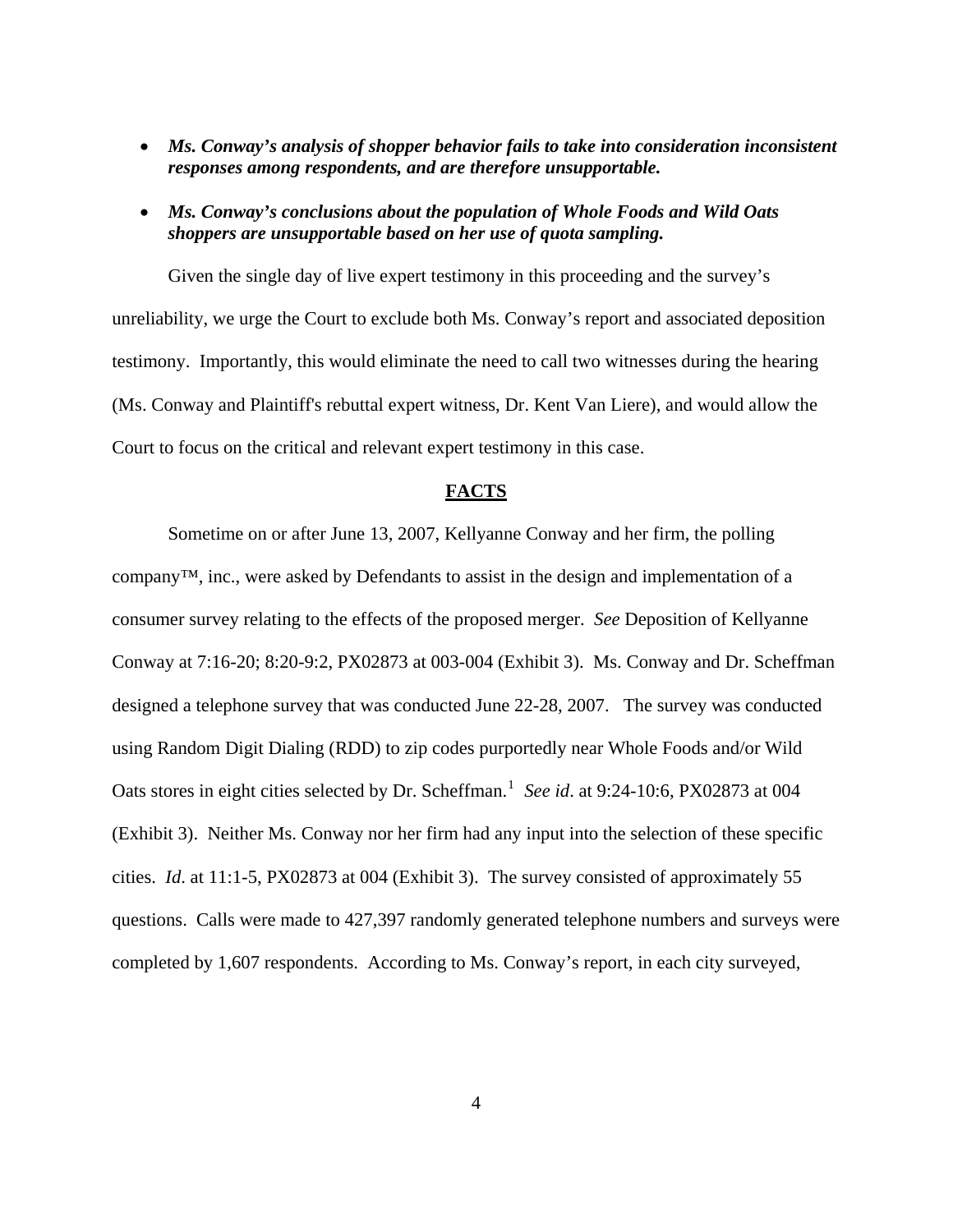calling was done until a quota of 100 "Frequent" shoppers and 100 "Cusp" shoppers was completed in each city. Ms. Conway defined the number of visits to a Whole Foods or Wild Oats store for the Frequent and Cusp categories prior to setting the quotas.

### **ARGUMENT**

#### **I. Ms. Conway's Survey and Sample Design are Fatally Flawed**

# **A. Ms. Conway's Survey Sample was not Designed to Accurately Reflect the Target Population of Whole Foods and Wild Oats Shoppers.**

One of the most fundamental requirements of a proper survey is that the survey sample accurately reflect the target population. Noting that one of two "fundamental goals" of designing a sample is to "choos[e] a sample that reflects relevant characteristics of the population," the DC Circuit has remarked that "[t]he validity of a survey's results is undermined if the sample is not representative of the population it purports to represent or is not selected in a sufficiently random manner." *United Parcel Service, Inc. v. U.S. Postal Service*, 184 F.3d 827, 840 n.14 (D.C. Cir. 1999). *See, e.g., Troublé v. Wet Seal Inc.*, 179 F. Supp. 2d 291, 307 (S.D.N.Y. 2001) ("To be probative and meaningful, a survey must rely upon responses from all potential consumers of the product in question."); *Universal City Studios*, *supra*, 746 F.2d at 118 (rejecting survey that relied on improper sample); *Jackson v. National Action Financial Services, Inc.*, 441 F. Supp. 2d 877, 880 (N.D. Ill. 2006) (holding that "the imprecision with which the target population was obtained casts doubt on the reliability of the survey's outcome" and excluding survey because it "was not tailored to exclude individuals" outside of the target population). In fact, "[n]o matter

 $\overline{a}$ 

<sup>&</sup>lt;sup>1</sup> The cities surveyed are Portland, Maine; Medford/ Saugus, Massachusetts; Hinsdale, Illinois; Los Angeles, California; Washington, DC; Bloomfield, Michigan; Memphis, Tennessee, and Salt Lake City, Utah. Expert Report of Kellyanne Conway at 2, PX02082 at 002.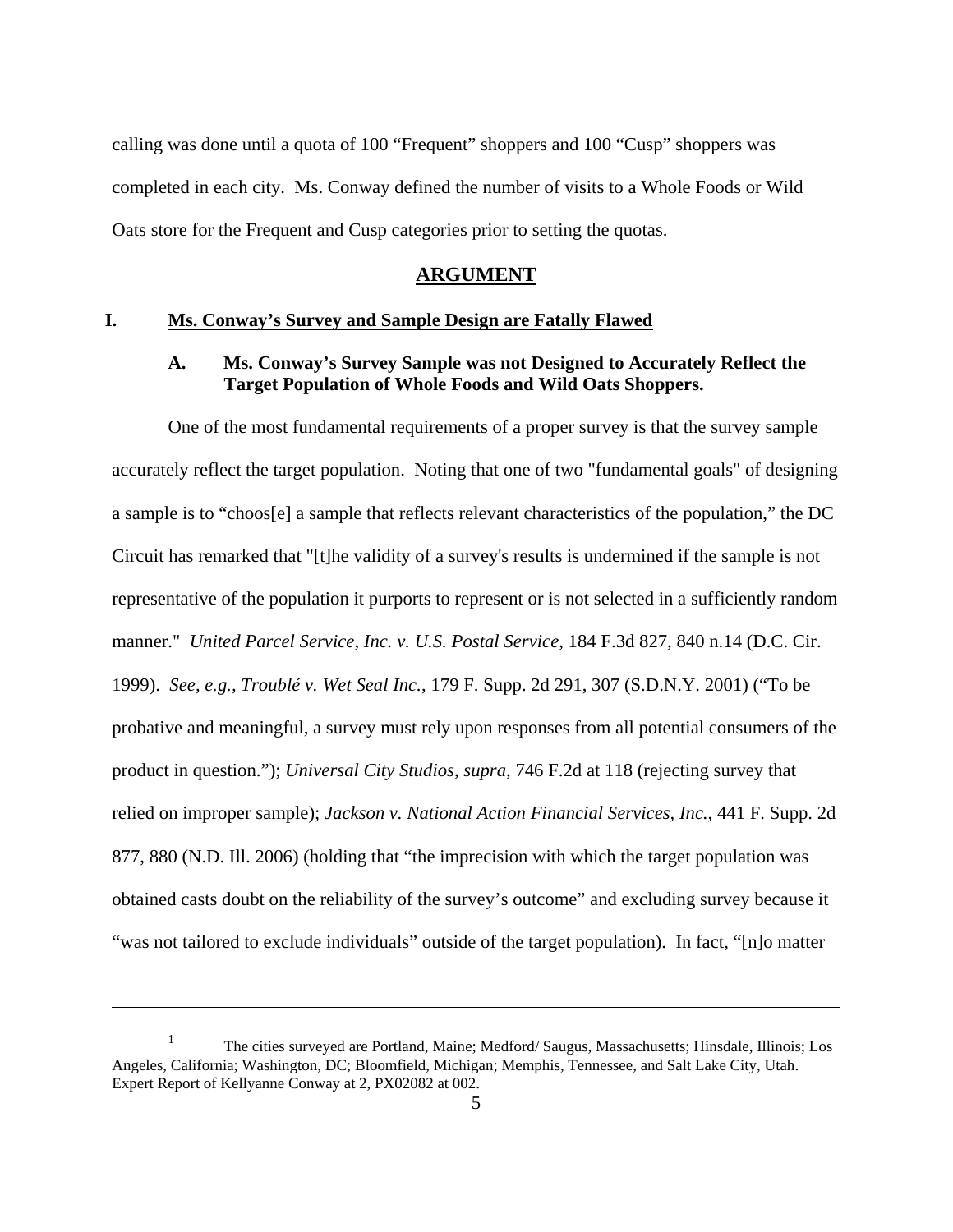how accurate or proper the question posed, placing the survey before an inappropriate subject renders the data worthless." Robert C. Bird, *Streamlining Consumer Confusion Analysis*, 88 Trademark Rep. 269, 271-72 (1998). This is because "there is some value in a slanted question asked of the right witness, but no value in asking the right question of the wrong witness." *See* 5 McCarthy § 32:159, at 32-248 n.2 (citation omitted).

As a result, where surveys have relied on improper samples, courts have not hesitated to conclude that their methodologies are so flawed that they should be entitled to no weight at all. *See, e.g.*, *Scott Fetzer Co. v. House of Vacuums Inc.*, 381 F.3d 477, 488 (5th Cir. 2004) ("Usually, methodological flaws in a survey bear on the weight the survey should receive, not the survey's admissibility. . . . In some cases, however, serious flaws in a survey will make any reliance on that survey unreasonable); *Troublé*, 179 F. Supp. 2d at 307-308 (noting that "[t]he resulting flaws in the survey's universe reduce its probative value" and excluding survey).

Indeed, "the most common reason for a survey to be held inadmissible or minimally probative [is] the use of an improper universe." *Streamlining Consumer Confusion Analysis*, *supra*, at 272. *See also Scott Fetzer Co. v. House of Vacuums, Inc.*, 381 F.3d 477, 487 (5th Cir. 2004) ("For a survey to be valid, 'the persons interviewed must adequately represent the opinions which are relevant to the litigation.'") (citing *Amstar Corp. v. Domino's Pizza, Inc.*, 615 F.2d 252, 264 (5th Cir. 1980).

### **1. Proper survey sampling requires at a minimum knowing the relevant target population.**

 The first step in any proper survey is to identify the target population (also known as the "universe"). (Exhibit 4) Reference Guide on Survey Research (hereafter "Reference Guide") at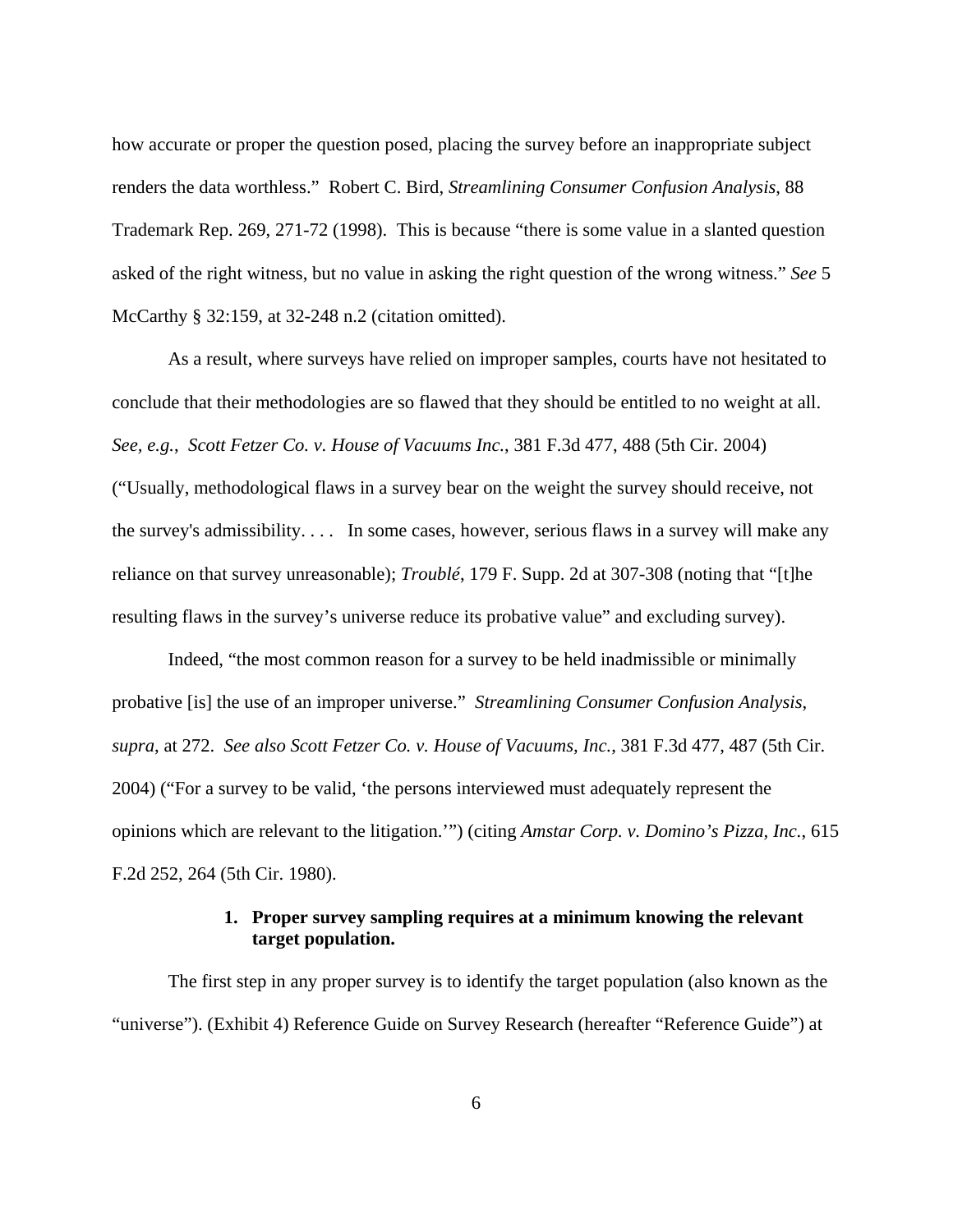[2](#page-6-0)39. $^2$  The target population consists of all individuals whose characteristics or perceptions the survey is intended to represent. *Id*. That population must be relevant to the purpose of the survey. *Id*. at 241 ("A survey that provides information about a wholly irrelevant universe of respondents is itself irrelevant."). The target population consists of all the individuals that the researcher would like to study. *Id*. at 240. The sampling frame is the source (or sources) from which the sample is actually drawn. *Id*. It is critical that the sampling frame accurately represents the target population. The researcher's job generally is easier if a complete list of every eligible member of the population is available. In this case, the sampling frame would list the identity of all members of the target population and members could be selected at random with known probabilities of selection. *Id*. However, frequently it is too onerous or expensive to list all the members of the target population; in other cases the target population includes members who are inaccessible or who cannot be identified in advance. *Id*. As a result, compromises are often required in developing the sample frame. *Id*.

 Here, the target population that Dr. Scheffman deems relevant is Whole Foods and Wild Oats shoppers who live within six miles of a Whole Foods or Wild Oats store in selected cities. Scheffman Report at 66 n. 119. As discussed below, these shoppers have a certain demographic and psychographic profile , and that profile is known to Whole Foods and Wild Oats. Ms.

 $\overline{a}$ 

<span id="page-6-0"></span><sup>2</sup> Diamond, Shari Seidman, *Reference Guide on Survey Research* in *Reference Manual on Scientific Evidence*, 2nd ed. (Federal Judicial Center, 2000) ("Reference Guide"). The Federal Judicial Center's Reference Guide delineates the basic standards that surveys should meet to be considered reliable for the purposes of litigation. It is one of the judicial guides that is included as part of the Federal Judicial Center's Manual on Scientific Evidence. Although the Manual notes that the guides are not intended to instruct judges concerning what evidence should be admissible or to establish minimum standards for acceptable scientific evidence, *id.* at vi, Ms. Conway confirmed that she considers the *Reference Guide* to be authoritative and admitted that she routinely consults the *Reference Guide* to provide her with guidance for surveys that are used as evidence in court. *See* Conway Dep. at 72: 1-23; Conway Dep. at 124:23-125:14.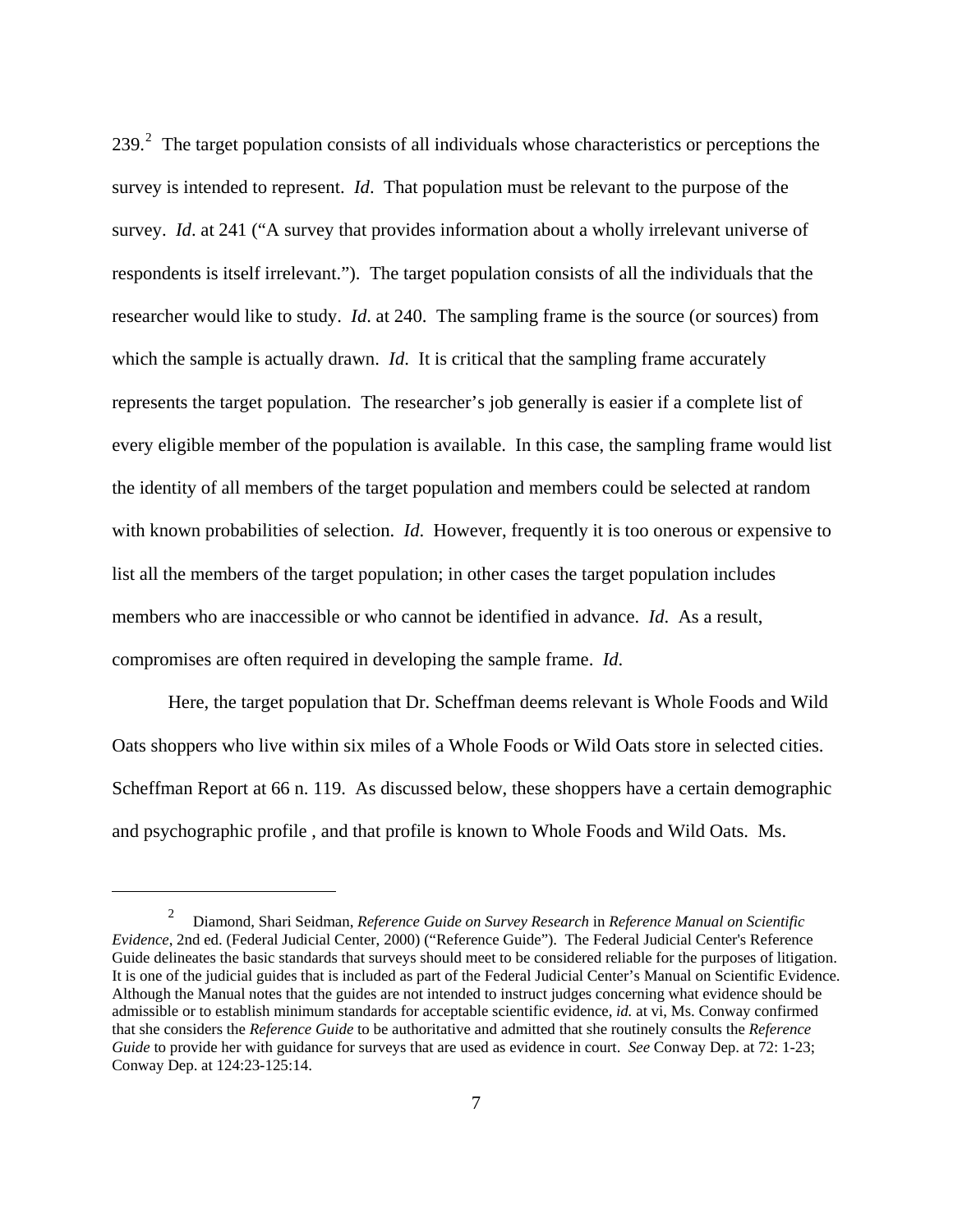Conway should have defined her target population as Whole Foods Wild Oats shoppers whose behavioral, demographic, and psychographic distribution matches the behavioral, demographic, and psychographic composition of all Whole Foods and Wild Oats shoppers. Instead, Dr. Scheffman selected eight cities for Ms. Conway to survey. Ms. Conway concedes that she does not believe that her survey results in those eight cities can be extrapolated to Whole Foods and Wild Oats shoppers in other locations. Conway Dep. at 154:22-155:23, PX02873 at 040 (Exhibit 3) ("Q: So, your survey can tell how Whole Foods or Wild Oats shoppers behave in one of those eight cities, but you can offer no opinion about how Whole Foods or Wild Oats shoppers elsewhere may behave. Is that correct? A: Correct").

 Ms. Conway next developed her sample frame. This is where she misunderstands basic sampling science and makes her most critical mistake. She testified that she did not have a list of every eligible member of the target population to use to construct this frame. Conway Dep. 88:2-10 (PX02873) (Exhibit 3). As a consequence, she conducted a random digit dialing survey of consumers in the eight cities selected until she found in each city 100 Whole Foods or Wild Oats customers that met her definition of "Frequent" shoppers and 100 customers that met her definition of "Cusp" shoppers. These customers constitute her survey sample. But Ms. Conway admits that she is unable to know whether this "sample" accurately reflects the actual distribution of Whole Foods and Wild Oats shoppers in these eight cities or anywhere else because she mistakenly believes that these facts "cannot" be known without a fully listed sample.

 Each target population has a certain distribution of individuals. These populations consist of a specific mix of individuals meeting certain demographic and psychographic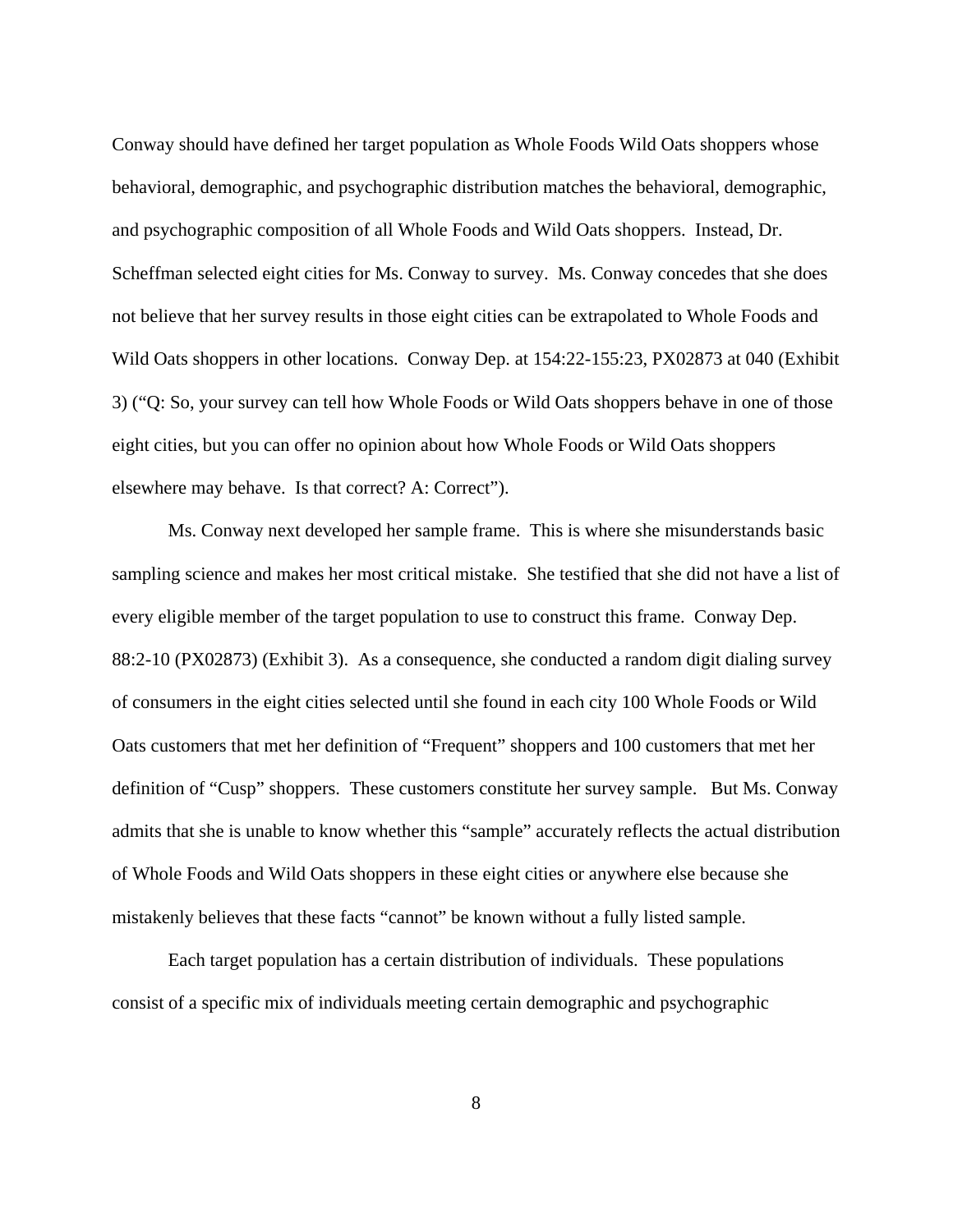characteristics.<sup>[3](#page-8-0)</sup> One target population can be very different from another. For example, the demographic composition of the target population of "X" Box consumers is likely very different from the demographic composition of the target population for consumers of long-term care insurance, although there may be some overlap between the two.

# **2. It is Highly Unlikely that Ms. Conway's survey sample accurately reflects the distribution of individuals within the Whole Foods and Wild Oats target population.**

 A survey sample must reflect the behavioral, demographic and psychographic distribution of individuals of the target population from which it is drawn in order to provide any meaningful information about that target population. See *Reference Guide* at 242 (Exbibit 4). Ms. Conway has no ability to assess whether her survey sample reflects the demographic and psychographic distribution of Whole Foods and Wild Oats shoppers because she does not use behavioral screening questions to correctly estimate the proportion of Frequent and Cusp shoppers as she defines that term as they occur in the distribution of Whole Foods and Wild Oats shoppers. In other words, although she randomly surveyed shoppers in eight cities, and found 200 who shopped at least once in their lifetime at a Whole Foods or Wild Oats, she did not determine the *correct* distribution of these shoppers within the population that she randomly dialed. This is why she concedes in her report that "[t]his survey was not meant to represent the actual ratio of Frequent to Cusp shoppers in any particular geographic area." Conway Report at 2, PX02082 at 002. The "sample" used by Ms. Conway is a random selection of 100 "Frequent" and 100 "Cusp" shoppers in areas supposedly six miles from a Whole Foods or Wild Oats store location in eight cities. Conway Report at 2, PX02082 at 002. However, as Dr. Van Liere

3

<span id="page-8-0"></span> $\overline{a}$ 

Demographics are categories of individuals grouped by important socio-economic attributes such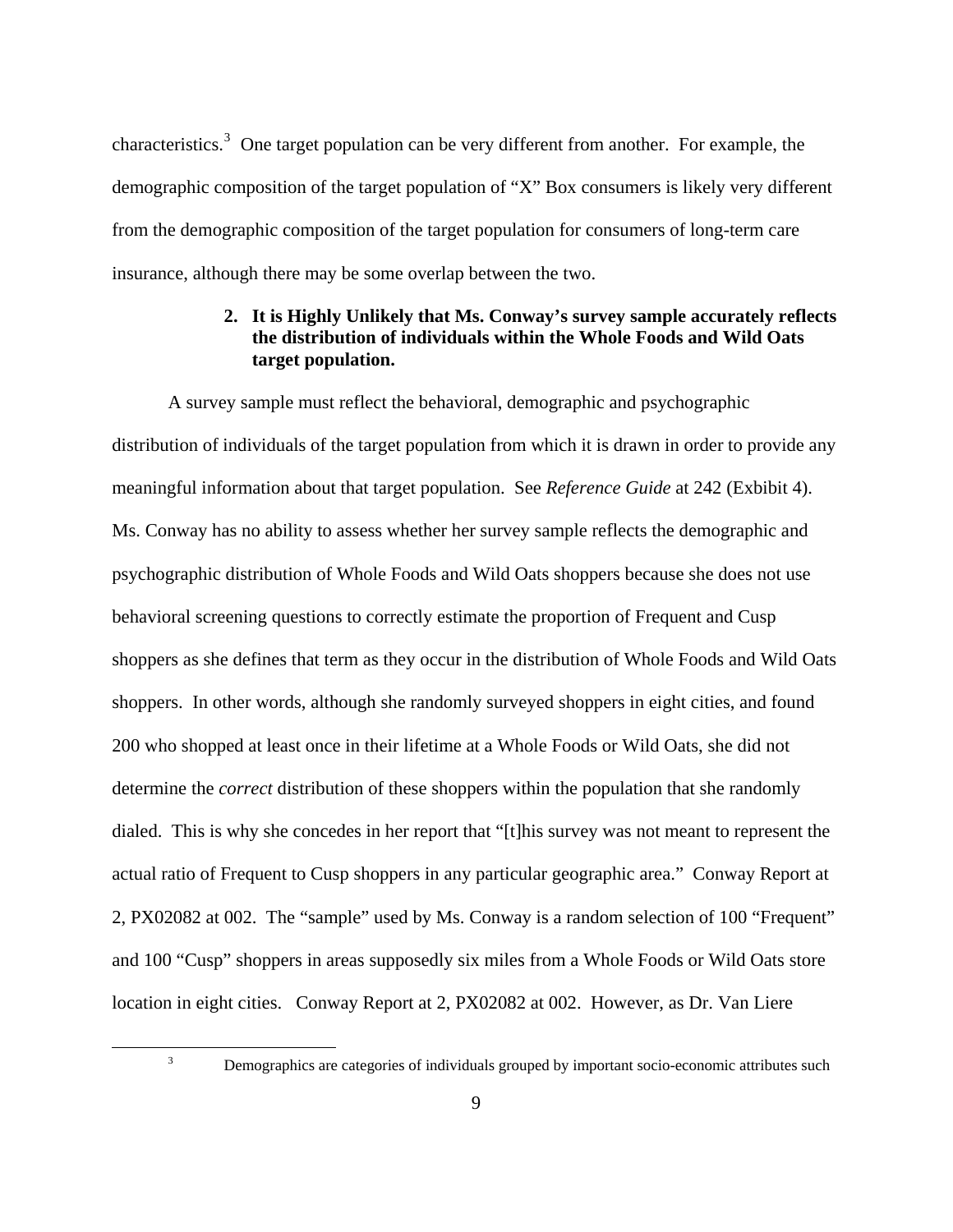notes, this does not result in an accurate estimate of the *actual* proportion of "Frequent" and "Cusp" shoppers in the population. Van Liere Report at ¶ 20, PX02890 at 009-010. Instead, Ms. Conway's method *forces* the results to be 50 percent "Frequent" buyers and 50 percent "Cusp" buyers in each city. *Id*.

 In the actual population of shoppers, the true proportion of these two groups are not likely to be 50/50, and, in fact, it is quite possible that the true population of "Frequent" and "Cusp" shoppers varies across the different cities and varies significantly from the 50/50 split Ms. Conway imposed on her survey sample. *Id*. Indeed, it is highly likely that the distribution of "Frequent" and "Cusp" shoppers at Whole Foods and Wild Oats is both very different from the 50/50 split Ms. Conway created and varies across each of the eight locations. That is because Ms. Conway's decision to assign the number of "Frequent" and "Cusp" shoppers into a 50/50 quota is based on nothing more than a desire to be "fair":

- 5 Q. And why did you choose 100 for each category?
- 6 A. The precise numbers of either population are
- 7 unknown. And to be fair, we wanted to have an equal
- 8 number of members of each target population in each of
- 9 the eight areas surveyed.
- 10 Q. To be fair. Is that correct? You did that in
- 11 order to be fair?
- 12 A. That's what I just said. Do you have a
- 13 different meaning for fair that you want to present to
- 14 me?

 $\overline{a}$ 

Conway Dep. at 112:5-14, PX02873 at 034 (Exhibit 3).

Given the lack of methodological reasoning behind this decision, it is highly unlikely that her

as income, age, gender and marital status. Psychographics categorize individuals based on important attitudes, opinions and values that they hold. Behavioral patterns reflect shopping and purchasing tendencies or habits.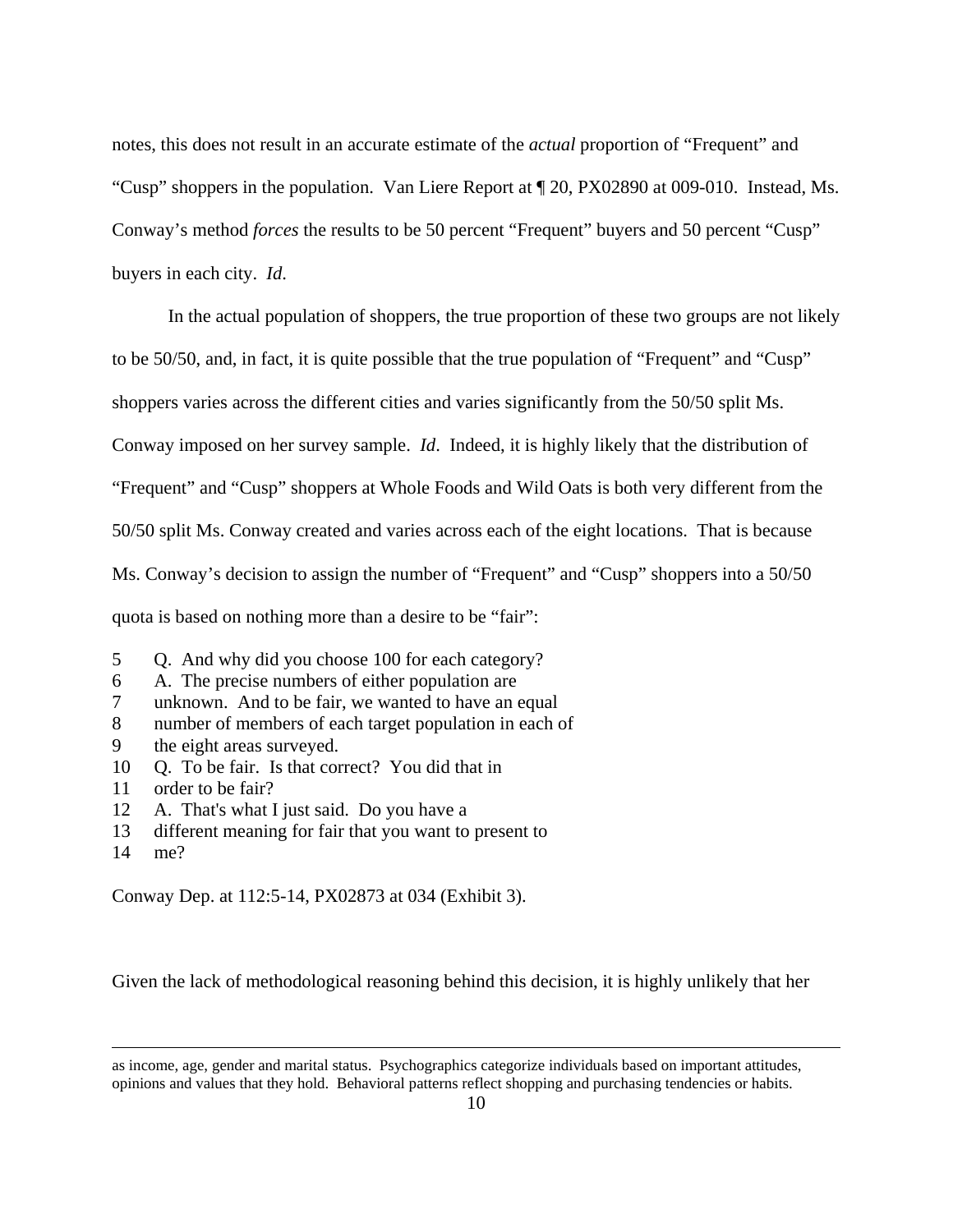survey sample's distribution of shoppers accurately reflects the target population.

 Because she does not know the correct behavioral, demographic and psychographic proportions of Whole Foods and Wild Oats customers, she cannot tell if those who make up her sample accurately reflect the composition of all such shoppers in the relevant target population.<sup>[4](#page-10-0)</sup>

 Ms. Conway cited two reasons for failing to choose a proper sample from the population and failing to determine what the correct distribution of Whole Foods and Wild Oats shoppers were within the population that she randomly dialed. First, she stated that the target population of Whole Foods and Wild Oats shoppers was unknown to her:

- Q. Okay. I would like to direct your attention back to the survey guide again, that same sentence, it also says that the survey report should contain a discussion of the difference between the two populations; in other words, the target and the survey, and the sample population. Do you agree with that?
- A. Yes, and the reason it probably says should instead of must are for cases that exclude where the target population is not known. . .
- Q. Is there a discussion in Exhibit 1 of the difference between the two populations? \* \* \*
- A. There is no discussion of it because this survey -- that group is unknown, and this
- -- Q. The "that group" being which group?
- A. The target population or survey universe.
- Q. Is unknown?
- A. Is unknown.

 $\overline{a}$ 

<span id="page-10-0"></span><sup>4</sup> For example, Ms. Conway cannot tell if her sample accurately reflects the proportion of individuals in the target population that have college degrees. She cannot know this for two reasons. First, she does not know what percentage of the target population has such degrees. Second, she did not even measure this demographic when she collected her survey sample.

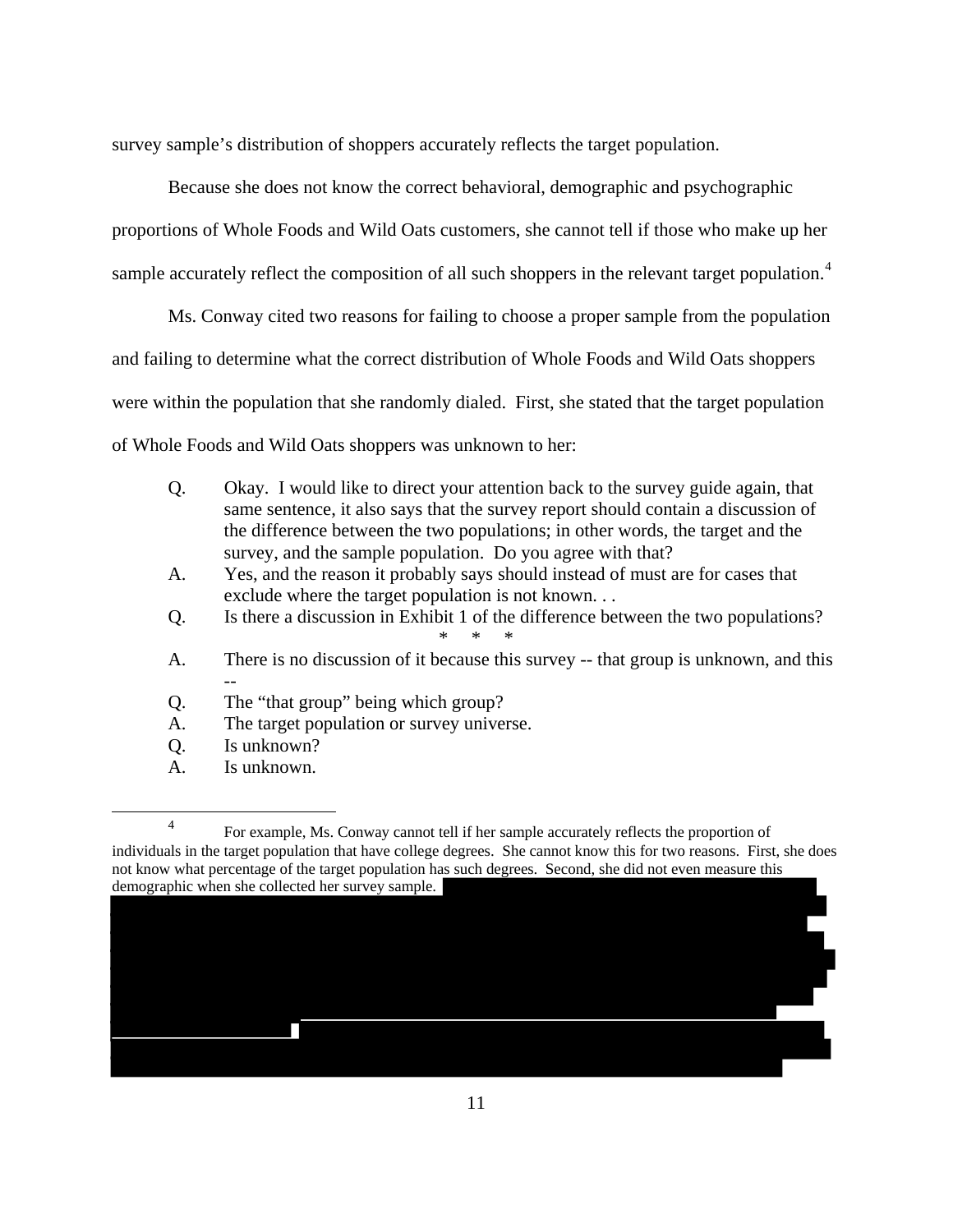Conway Dep. at 144:13-146:3, PX02873 at 037-038 (Exhibit 3).

 Ms. Conway said that she routinely asks for information from her clients for whom she performs surveys about their customer base to help her identify who to survey. Conway Dep. at 85:16-23, PX02873 at 023 (Exhibit 3).Ms. Conway conceded that she did not receive any information from the Defendants that would help her identify who are the target population of Whole Foods and Wild Oats customers. Conway Dep. 155:12-18, PX02873 at 040 (Exhibit 3) ("I don't have the information. In other words, if it exists, it wasn't provided to me. As far as I know, that type of data does not exist.").

 However, in truth there was substantial customer profile information that Ms. Conway could have used to help construct a target population of Whole Foods and Wild Oats customers. Both Whole Foods and Wild Oats are well aware of their customer demographics and psychographics.

 Numerous Wild Oats documents discuss Wild Oats' actual target market (e.g., PX04390 (Exhibit 9)), and the percentage of sales of Wild Oats' regular customers. (PX04392 (Exhibit 10)) Whole Foods relies on

(Kadish Dep. 74:13-22

 $\overline{a}$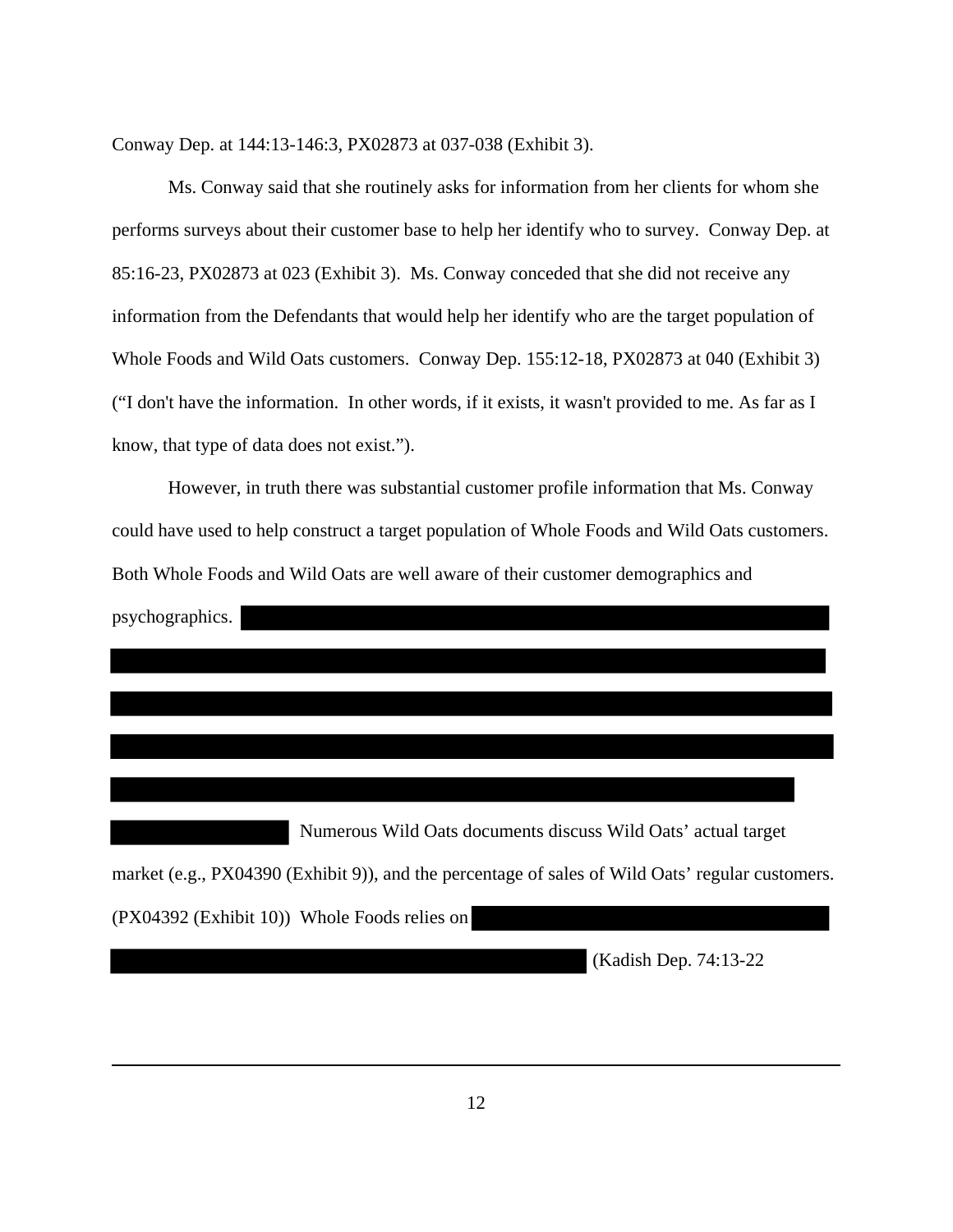(PX028[5](#page-12-0)8) (Exhibit 11).<sup>5</sup> Notably, none of these materials was made available to Ms. Conway to assist her in her task. Moreover, Ms. Conway could have gathered target population data but instead she used a quota methodology that ignores the target population by arbitrarily setting the number of shoppers.

 Second, and more importantly, Ms. Conway stated that absent this and other information such as a list of customers, the target population of Whole Foods and Wild Oats customers was unknowable.

- Q. And what do you mean by "unknowable?"
- A. … we just don't have independent information about frequent and cusp Whole Foods and Wild Oats shoppers in these eight areas. And we certainly don't know them by name and by shopping behavior.
- Q. And when you say it's unknowable, you're saying that information doesn't exist there and there's no way, other than a survey, to find out?
- A. .... yes, that's what I mean in this case.

*Id*. at 132:15-19, PX02873 at 034 (Exhibit 3).

Ms. Conway's position is at odds with basic survey research methods. When a list of the

target population is unavailable, estimating target populations is commonly done through

sampling techniques. As one 1989 sampling text notes, it can easily be done by telephone survey

using random digit dialing:

Access to a representative sample has also been enhanced by recently developed techniques associated with Random Digit Dialing (RDD). These procedures make it possible for each member of a population to be eligible for the sample

These intercept

surveys specifically asked Wild Oats customers at the stores questions related to the customers' income level, education level, driving distance to the store, and home address (Odak I.H. Tr.100:1-10).

<span id="page-12-0"></span> $\overline{a}$ 5 provides an industry-accepted system that divides consumers into 66 specific marketing segments, such as "Money & Brains," which describe consumer demographics and psychographics.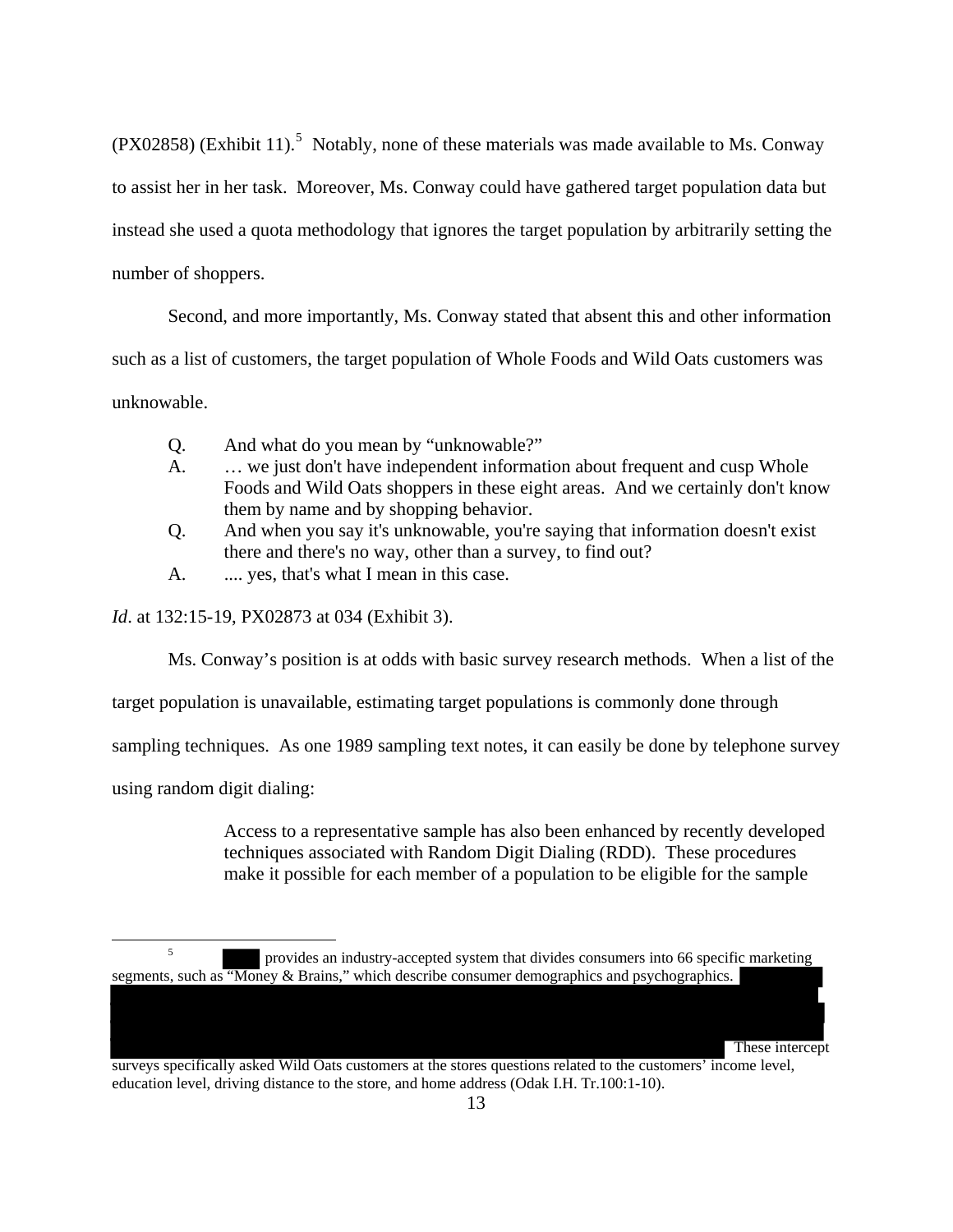without having to depend on a sampling frame containing a complete list of potential respondents.

Frey, Survey Research by Telephone (1989). Indeed, the Reference Guide states that probability sampling techniques are used to develop a sample that accurately reflects the target population. *Reference Guide* at 242 (Exhibit 4). This technique, among other things, maximizes the representativeness of the survey results. *Id*. But Ms. Conway did not do this. As Dr. Van Liere explained, "the procedures she's used could, in fact, be used to make a reliable estimate of that - of that characteristic, but she seems to have the opinion she couldn't do it." Van Liere Dep. at 58:1-25; 59:1-25 (PX04368) (Exhibit 12).

 Ms. Conway's failure to take steps to ensure that her sample design was an appropriate one given the target population prevents her from being able to extrapolate her results, no matter how well she performed any of the other tasks associated with survey methodology. Because she says the target population is unknown to her, and unknowable, there is no way for her to evaluate whether and to what degree her survey sample suffers from selection bias, *i.e.*, whether the sample used is representative of the true target population. Her failure to do that renders all of her results unreliable, and her report should be excluded as a matter of law on this point alone. *See Brooks Shoe Mfg. Co., Inc. v. Suave Shoe Corp.*, 533 F. Supp. 75, 80 (S.D. Fla. 1981), *aff'd*, 716 F.2d 854 (11th Cir. 1983) (noting that the Plaintiff's failure to select the proper survey universe was its most critical methodological failure").

### **3. Ms. Conway's survey sample is likely to be underinclusive and hence unreliable.**

Not only does Ms. Conway not know the target population, her sampling methods prevent her from identifying known groups of shoppers who are part of the target population.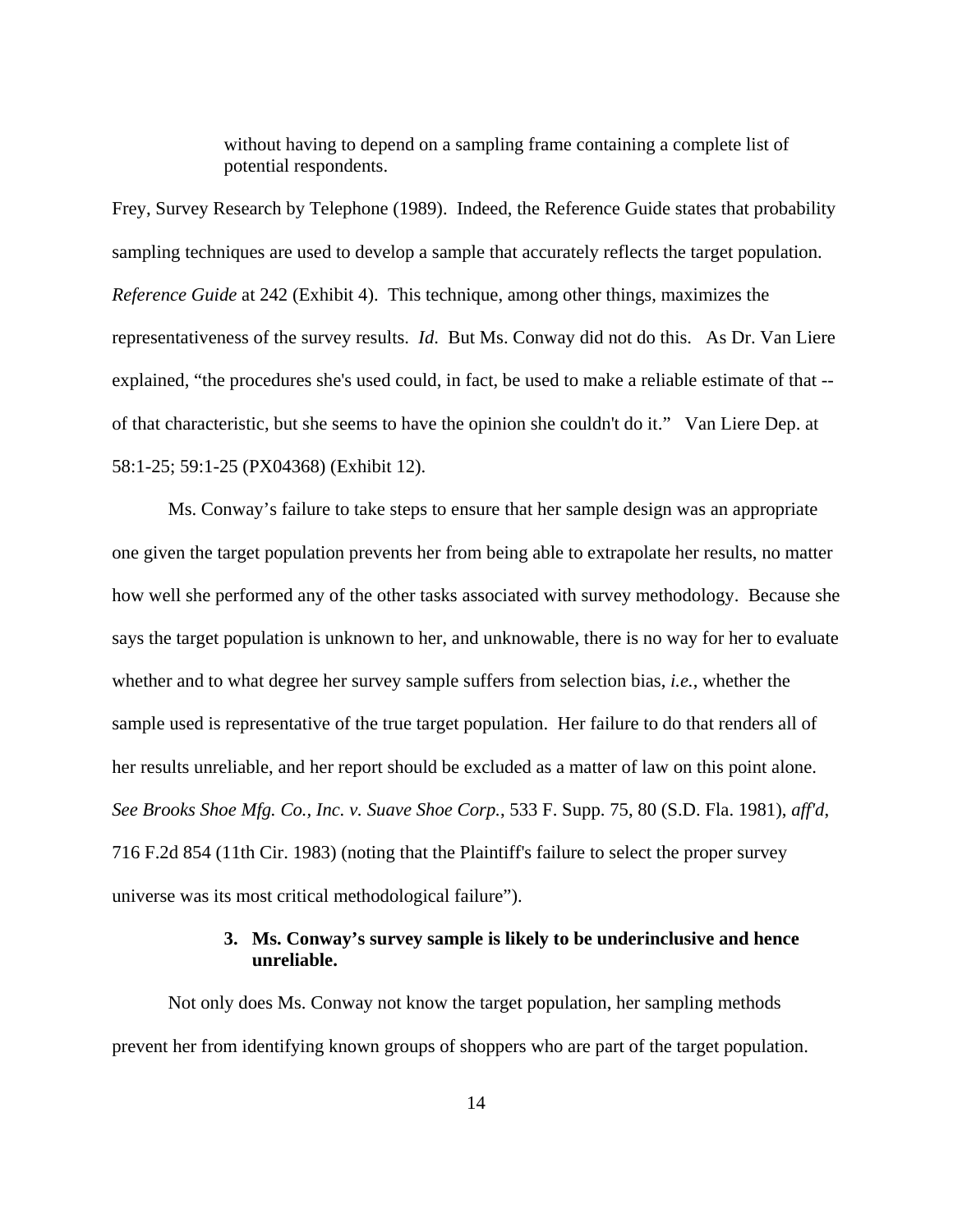This type of sampling error, known as underinclusiveness, biases her results for at least two reasons.

First, Ms. Conway's sample excludes future or potential shoppers of Whole Foods or Wild Oats as respondents. The survey fails to ask whether respondents intend to shop in the future at Whole Foods or Wild Oats, even if such respondents have never shopped there in the past. This problem is particularly pronounced by virtue of Dr. Scheffman's decision to include Portland, Maine, as one of the four overlap areas to study. The Whole Foods there opened only five months ago.

 Hence, while the number of "Frequent" or even "Cusp" Whole Foods shoppers is currently low in this area, there is a significant subset of future or potential Whole Foods or Wild Oats customers in this geographic area who have been systematically excluded from Ms. Conway's survey. The resulting survey thus fails to include the full range of potential customers for whom the parties would compete in this market. Accordingly, the survey is likely to substantially under represent the impact on consumer choices of the new Whole Foods store visà-vis other food retailers in that geographic area.

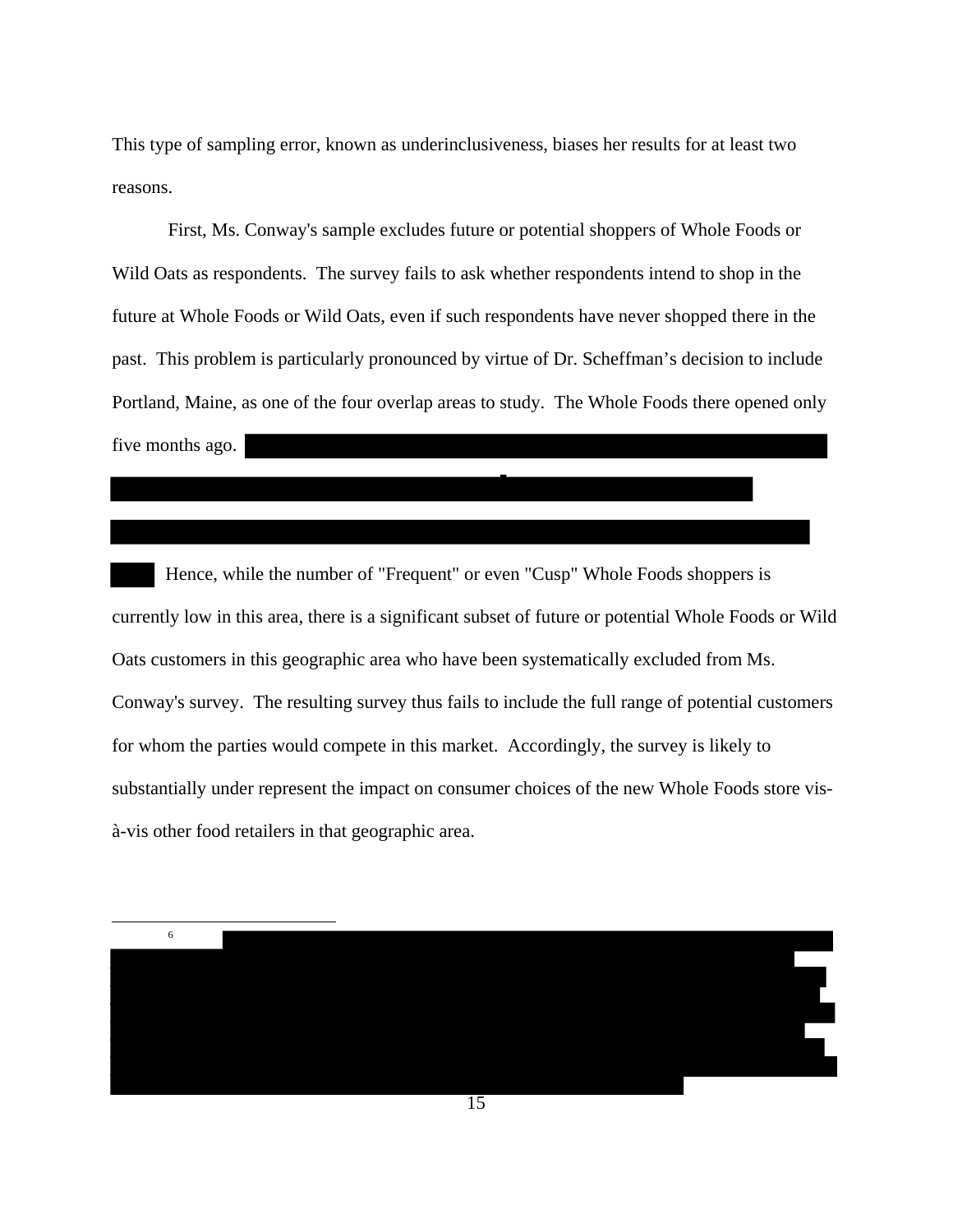The second way the survey is underinclusive is that it surveys shoppers in only eight cities. *See* Conway Dep. at 154:14-21, PX02873 at 040 (Exhibit 3). Whole Foods and Wild Oats stores are located in over 100 cities, and over 20 markets are at issue in this litigation. Ms. Conway testified that she cannot extrapolate her results to any city other than the eight she surveyed. Conway Dep. at 154:22-155:23, PX02873 at 040 (Exhibit 3). This is especially problematic because, by her own admission, her survey results are meaningless in the cities that she did not survey.

The Reference Guide explains that when a sample is underinclusive relative to the target population, the survey's value depends on the extent to which the excluded population is likely to react differently from the included population. *Reference Guide* at 241 (Exhibit 4). *See, e.g., Pro-Football, Inc. v. Harjo*, 284 F. Supp. 2d 96, 120-122 (D.D.C. 2003) (extrapolating the results of a survey of views purportedly held by Native Americans to the Native American population as a whole was not supported by substantial evidence where the record indicated, among other things, the exclusion of large numbers of Native Americans); *Brooks Shoe Mfg. Co., Inc. v. Suave Shoe Corp.*, 533 F. Supp. 75, 80 (S.D. Fla. 1981), *aff'd*, 716 F.2d 854 (11th Cir. 1983) (survey flawed for underinclusion when only participants and spectators of running events, instead of those likely to purchase running shoes, were surveyed regarding the strength of trade dress design of a company's running shoes). The Reference Guide warns that if a "sample is drawn from an underinclusive universe, there is generally no way to know how the unrepresented members would have responded." *Reference Guide* at 242 (Exhibit 4). *See, e.g., Amstar Corp. v. Domino's Pizza, Inc.*, 615 F.2d 252, 263-264 (5th Cir.) (court found both plaintiff's and defendant's surveys substantially defective for failure to include parts of the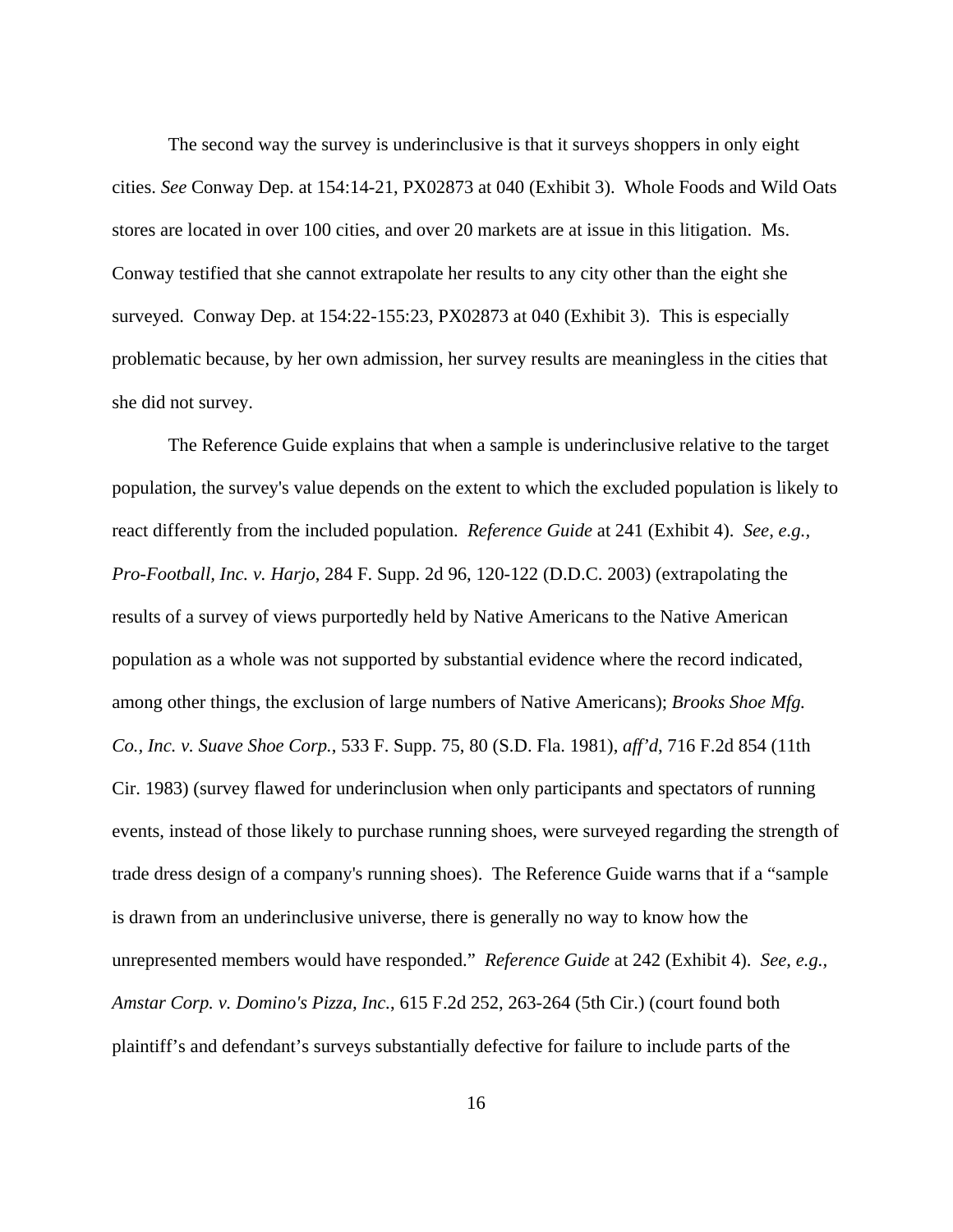relevant population), *cert. denied*, 449 U.S. 899 (1980); *Fetzer Co. v. House of Vacuums, Inc.*, 381 F.3d 477, 487-488 (5th Cir. 2004) (survey underinclusive because it failed to include potential consumers).

# **4. The Survey Sample Likely Includes Non-Whole Foods or Wild Oats Shoppers, Rendering it Overinclusive.**

 The survey sample is also overinclusive; i.e., it includes respondents who are not part of the target population. Specifically, Ms. Conway has failed to screen out past shoppers who never intend to shop at Whole Foods or Wild Oats again. *See* Conway Dep. 141:13-142:24, PX002873 at 037 (Exhibit 3 ("I have no idea who never intends to return to the store, because no future behavior questions were asked."). Ms. Conway qualified as "Cusp" shoppers Respondents who have only shopped at Whole Foods or Wild Oats once in their lifetime regardless of the fact that they may never intend to return to Whole Foods or Wild Oats. Moreover, Ms. Conway's survey did not include a "temporal screen" to determine the recentness of a respondent's visit(s) to Whole Foods or Wild Oats. In other words, Ms. Conway's survey would qualify a respondent as a "Cusp" shopper who shopped at Whole Foods once in the past two years, as well as a respondent who shopped there once in their lifetime. Due to these defects, Ms. Conway's survey is not tailored to exclude respondents from outside of the target population. Ms. Conway is, therefore, unable to demonstrate that a sufficiently large and representative subset of respondents was drawn from the appropriate universe. This defect renders her survey unreliable. *See American Footwear Corp. v. General Footwear Co. Ltd.*, 609 F.2d 655, 660 n.4 (2d Cir. 1979) (universe improper because although survey participants may have once purchased hiking boots, it does not follow that they were presently interested in purchasing hiking boots); *Cumberland Packing Corp. v. Monsanto Co.,* 32 F. Supp. 2d 561, 572 (E.D.N.Y. 1999) (criticizing survey for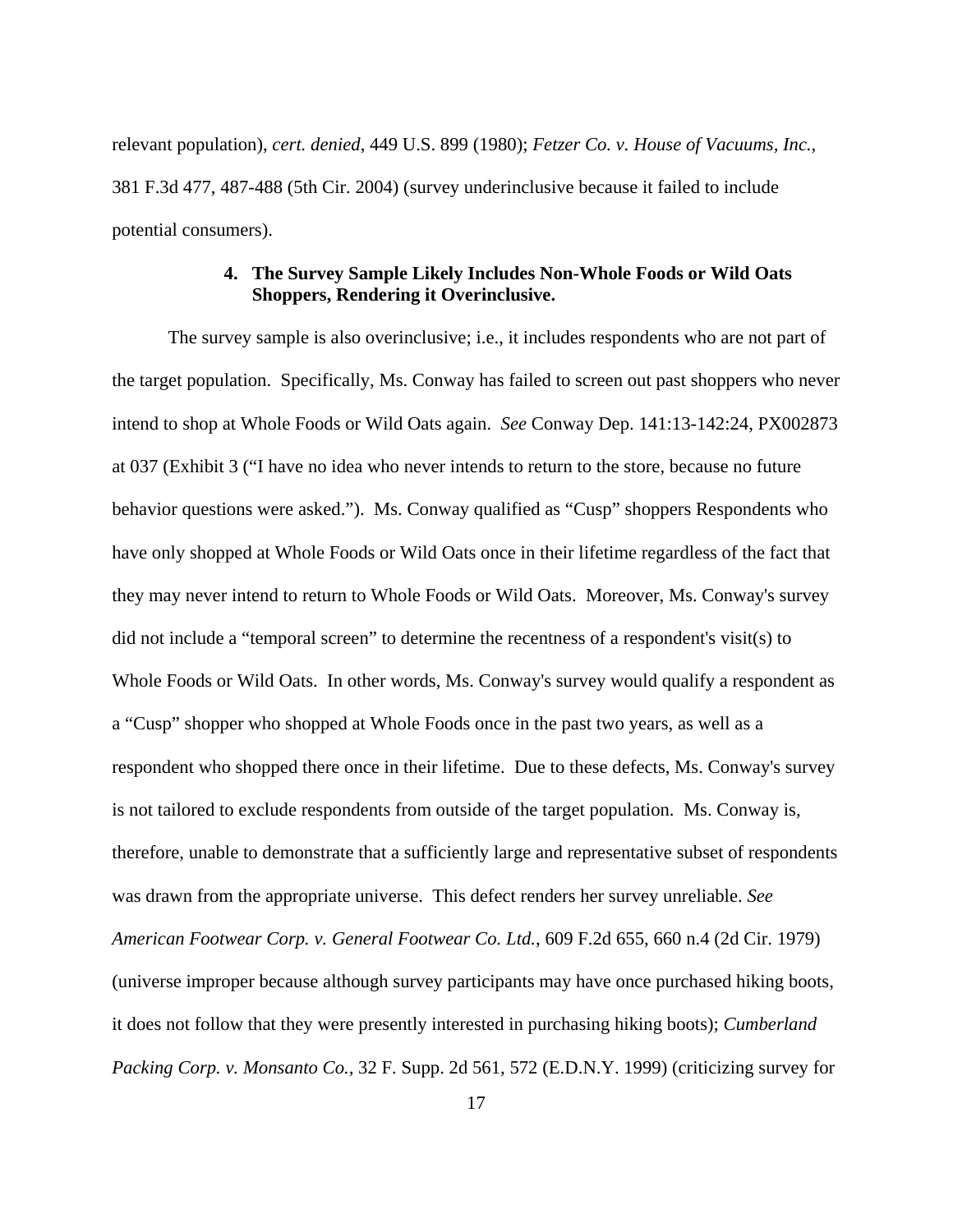not distinguishing " between past users who intend to purchase sugar-substitutes in the future and those who do not").

## **B. The Survey's Questions Were Too Complex and/or Confusing to Generate Meaningful Results.**

A survey that uses confusing or complex questions can be rejected as unreliable. See, e.g., U.S. v. Dentsply Intern, Inc., 277 F. Supp. 2d. 387, 472 (D. Del. 2003); *rev.,* 399 F.3d 181 (3rd Cir. 2005); *cert. denied*, 126 S.Ct. 1023 (2006) (rejecting confusing, complex survey questionnaire where there was no pretesting and the response rate was low). The Reference Guide states that phrasing clear and precise questions is often a difficult goal, and that even questions that appear clear can convey unexpected meanings and ambiguities to potential respondents. *Reference Guide* at 248 (Exhibit 4).

Ms. Conway's survey questions were complex. *See* Van Liere Report at ¶ 30, PX02890 at 016-017. For example, the survey questionnaire asks respondents to make complicated mathematical estimations. *Id*. Respondents were asked to estimate how much they spend on fresh produce in a month, then what percent of that produce was purchased at Whole Foods or Wild Oats, then what percent of the produce they buy is natural or organic, then how much they spend on organic produce in a typical month, and finally what percent of that organic produce was bought at Whole Foods or Wild Oats. *Id*.To answer these questions, a respondent must first determine what a "typical month" is. *Id*. Given that most consumers shop for groceries multiple times each month, the respondent must add up how many times a month she shops, how often within each of these shopping trips she buys produce, and, for each of the trips when she bought produce, how much she spent. *Id*. Only then can the respondent calculate the "typical" total monthly expenditure for fresh produce. *Id*. After this, the respondent is asked to take the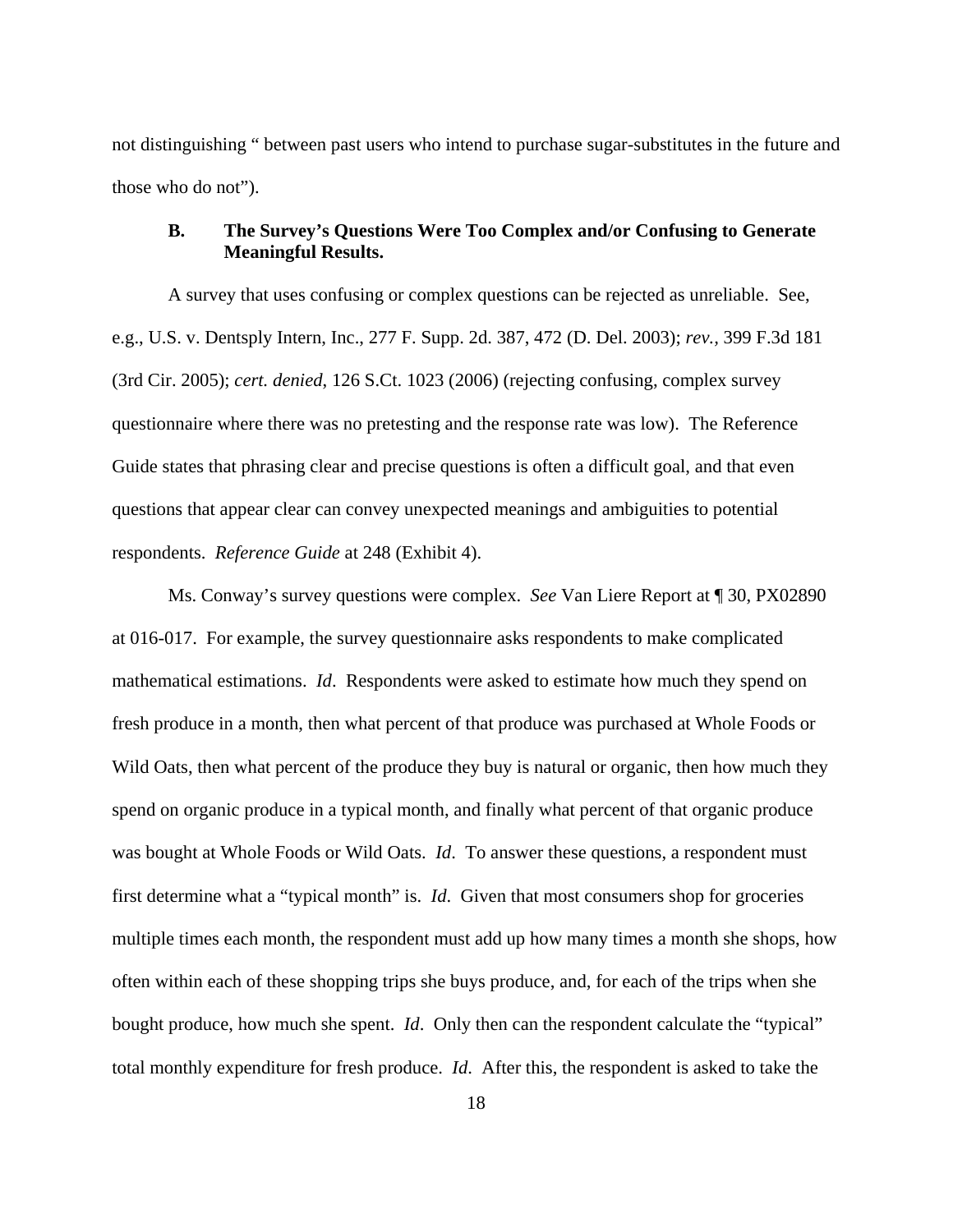total amount of money spent and calculate what share is spent on items in Whole Foods or Wild Oats. *Id.* This is even more complicated as it asks respondents to estimate the relative items and prices for the produce purchased over a month. *Id.* As Dr. Van Liere points out, such questions place an extremely large burden on respondents and are likely to generate answers that are simply guessed, as opposed to actual estimations. *Id*.

Ms. Conway's survey questions were also ambiguous. For example, Dr Van Liere notes that the study questionnaire's use of a series of terms and concepts that are important to the analysis such as "typically," "total grocery budget," and "supermarket" have many different meanings that affect how respondents understand the questions. Van Liere Report at ¶ 29, PX02890 at 015-016. Dr. Van Liere testified that question ambiguity is a concern in the Conway study, and is demonstrated by the survey results which show that a number of frequent Whole Foods or Wild Oats shoppers also said they did not shop at organic and specialty stores. Kent Van Liere Dep. 181:8-18, PX04368 at 181 (Exhibit 12) ("that suggests to me … [that] [s]he has no way of knowing where they're putting Whole Foods").

Moreover, Dr. Van Liere states in his report that the way in which Ms. Conway constructed her cross-shopping questions does not clarify whether Whole Foods shoppers are cross shopping at Wild Oats (and vice versa) in cities where both exist or whether they are cross shopping at other food retailers. Van Liere Report at ¶ 36, PX02890 at 020-021. Dr. Van Liere notes that this distinction becomes important in the sequencing of her remaining questions if the purpose of the survey is to distinguish between the cross shopping that occurs between Whole Foods and Wild Oats shoppers (in the four overlap cities surveyed) on one hand, and cross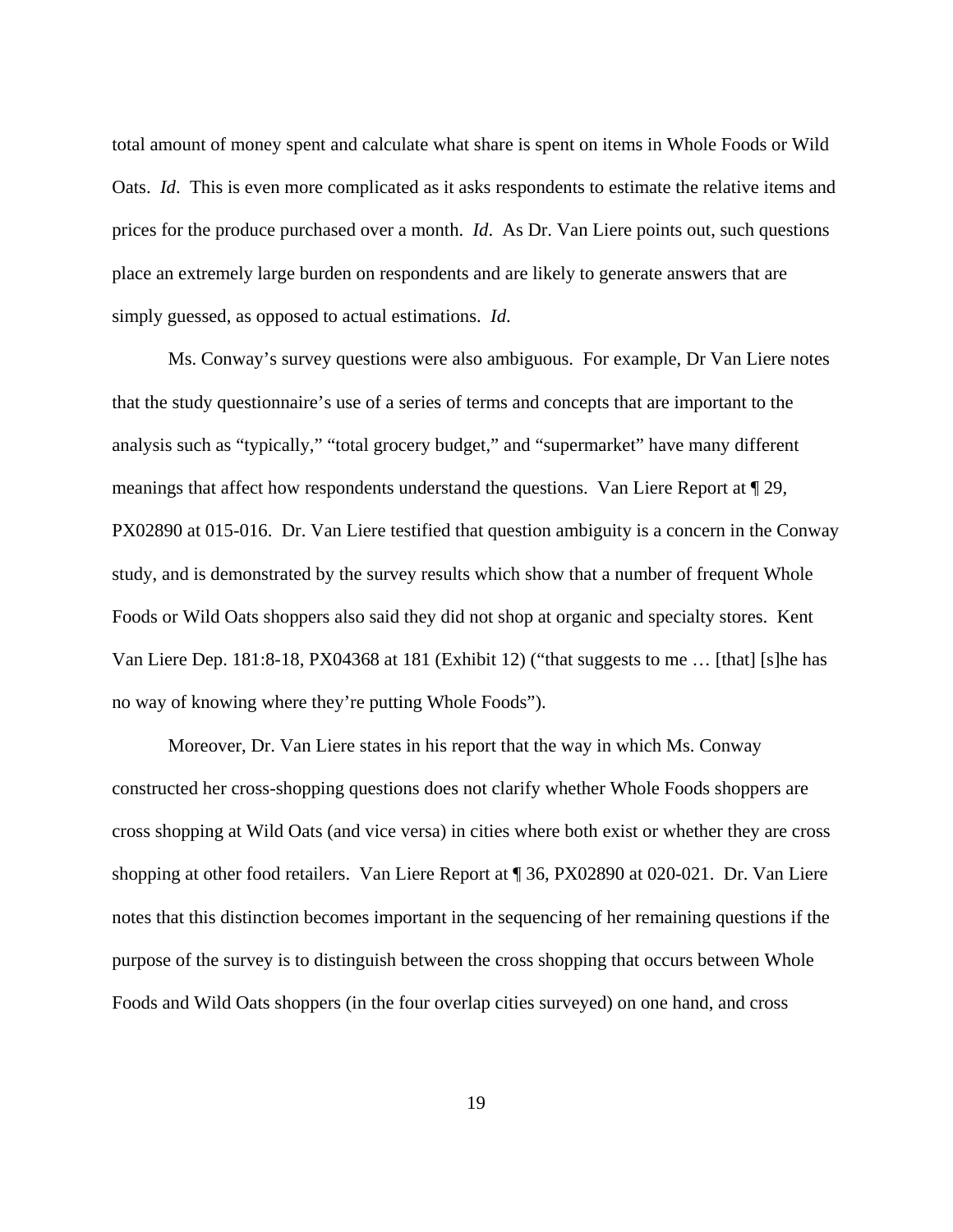shopping that occurs between shoppers at either Whole Foods and Wild Oats across other food retailers on the other hand. *Id.*

 After examining the responses, Dr. Van Liere concluded that it is clear that respondents provided inconsistent or nonsensical answers. Van Liere Report at ¶ 31, PX02890 at 017. Referring to Table 2A and Table 2B of Dr. Van Liere's Report, anywhere from 15 percent to 25 percent of all respondents were unable to accurately estimate the percent of a product category purchased at Whole Foods/Wild Oats when that estimation is compared with an earlier response. *Id.* Specifically, an early question in the survey asks respondents to determine how often a particular product type is purchased at Whole Foods/Wild Oats. *Id*. The answer categories range from "Only at Whole Foods/Wild Oats" to "Do not purchase." *Id*.Later in the survey, respondents are asked to calculate the percent of their typical monthly budget spent in the product category at Whole Foods/Wild Oats. *Id*.Many of the answers to these two questions are inconsistent. *Id.* Frequently, respondents underestimate the percent of their budget they spend on a particular product. *Id*.For example there are 35 respondents who respond early in the survey that they ONLY buy their produce at Whole Foods but later in the survey estimate the share of their produce budget that they spend at Whole Foods as anything between zero and 80 percent. *Id*.Tables 2A and 2B attached to Dr. Van Liere's report demonstrate that across a variety of questions, respondents were unable to consistently report their shopping habits. *Id*. Moreover, nowhere in Ms. Conway's report does she acknowledge these inconsistencies, attempt to deal with them, or provide some explanation for why her conclusions still apply despite their existence.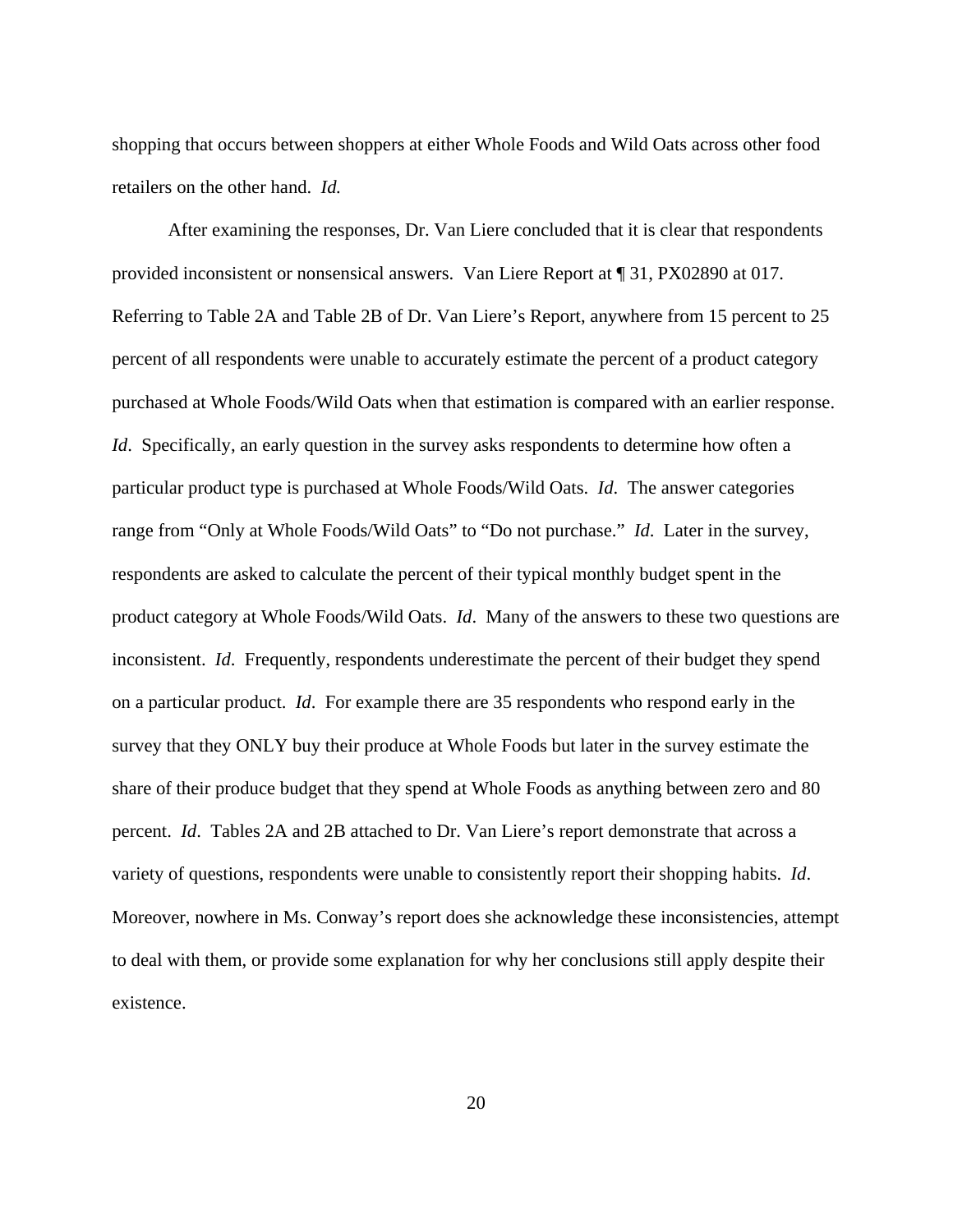Furthermore, according to the *Reference Guide*, standard survey practice requires some form of pretest be undertaken if the researcher is going to claim that respondents understood and were able to answer the questions posed in a meaningful way. *Reference Guide* at 243 (Exhibit 4). In her deposition, Ms. Conway agreed that unclear and imprecise questions in her survey may threaten the validity of the survey's results. *See* Conway Dep. at 113:9-18, PX02873 at 030 (Exhibit 3). Although she maintained at her deposition that her survey had been pretested, Ms. Conway also confirmed that there is no mention of any pretest work having been done in her report. Conway Dep. at 116:14-16, PX02873 at 030 (Exhibit 3) (agreeing that her report does not mention any pretest work having been performed). Ms. Conway's pretest of the survey was not among the work papers that she provided to the FTC in discovery. As a result, there remains considerable doubt and uncertainty about whether Ms. Conway performed the appropriate inquiry into the effectiveness of the survey instrument and the potential for confusion among respondents about the questions that they were asked. This uncertainty is particularly troubling in light of Ms. Conway's own admission that unclear and imprecise questions may threaten the validity of her survey results. Moreover, her failure to disclose any pretests is especially problematic here where there is an obvious issue of respondent confusion. As Dr. Van Liere testified, the need for pretesting is important, even when dealing with certain words that may have a common everyday meaning. Van Liere Dep. at 183:6-184:1, PX04368 at 183 (Exhibit 12).

# **II. Ms. Conway's Survey Was Poorly Executed**

 The Reference Guide states that in order for a survey to be found reliable by a finder of fact, each respondent must be carefully screened to determine whether they are, in fact, eligible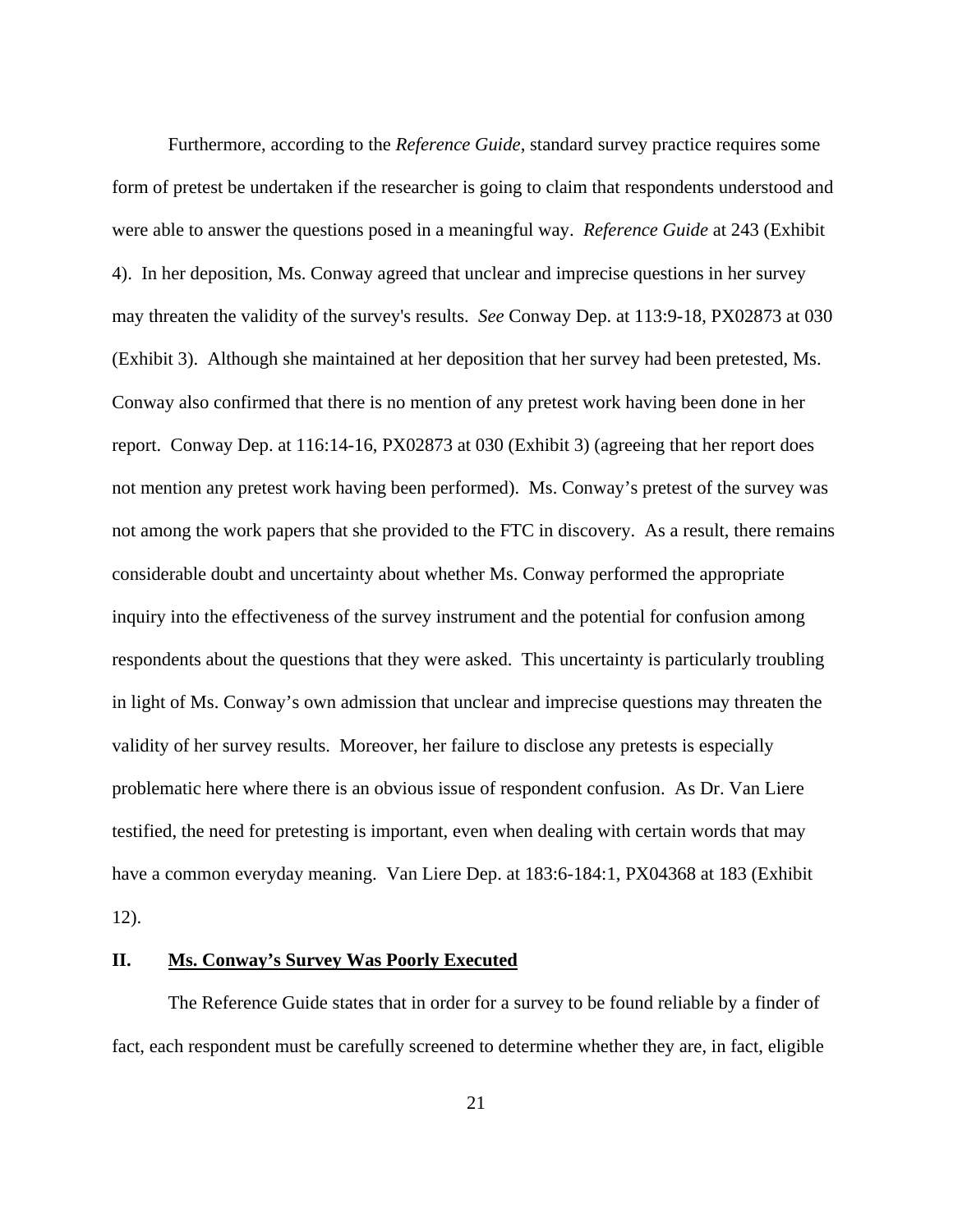to participate. *Reference Guide* at 241 (Exhibit 4). The lack of adequate quality control may render a survey unreliable. *See Revlon Consumer Products Corp. v. Jennifer Leather Broadway, Inc.*, 858 F.Supp. 1268, 1275-1276 (S.D.N.Y. 1994), *aff'd,* 57 F.3d 1062 (2d Cir. 1995) (survey deemed unreliable and entitled to no weight because it was so poorly executed); *Simon Prop. Group L.P. v. mySimon, Inc.*, 104 F. Supp. 2d 1033, 1039 (S.D. Ind. 2000) ("If the flaws in the proposed survey are too great, the court may find that the probative value of the survey is substantially outweighed by the prejudice, waste of time, and confusion it will cause at trial."). As discussed below, there were serious methodological flaws in the execution of Ms. Conway's survey. These flaws call into question the reliability of the survey's data as there is no way to determine what other significant errors in data collection and coding may have occurred.

 In his report, Dr. Scheffman indicated that the specific areas used to sample consumers for the survey were to be within six miles of a Wild Oats or a Whole Foods store. Scheffman Report at 8 n.4, 66 n. 119. Ms. Conway's survey sample, however, includes a substantial number of households both she and Dr. Scheffman never intended to include: almost twenty percent (20%) of respondents were not in the designated zip codes. To illustrate the significance of this error, it is helpful to see its effects on the survey results for Los Angeles. Los Angeles is one of only four cities in the study that include both Whole Foods and Wild Oats stores.

 In Los Angeles, 51 zip codes were targeted for inclusion in Ms. Conway's survey. Of the 200 completed interviews from the Los Angeles area, only 31 respondents or sixteen percent (16%) of respondents had zip codes from the sample list. In other words, *eighty-four percent* (84%) of the Los Angeles area respondents came from locations that should not have been included in Ms. Conway's survey or report. Additional analysis of Ms. Conway's data shows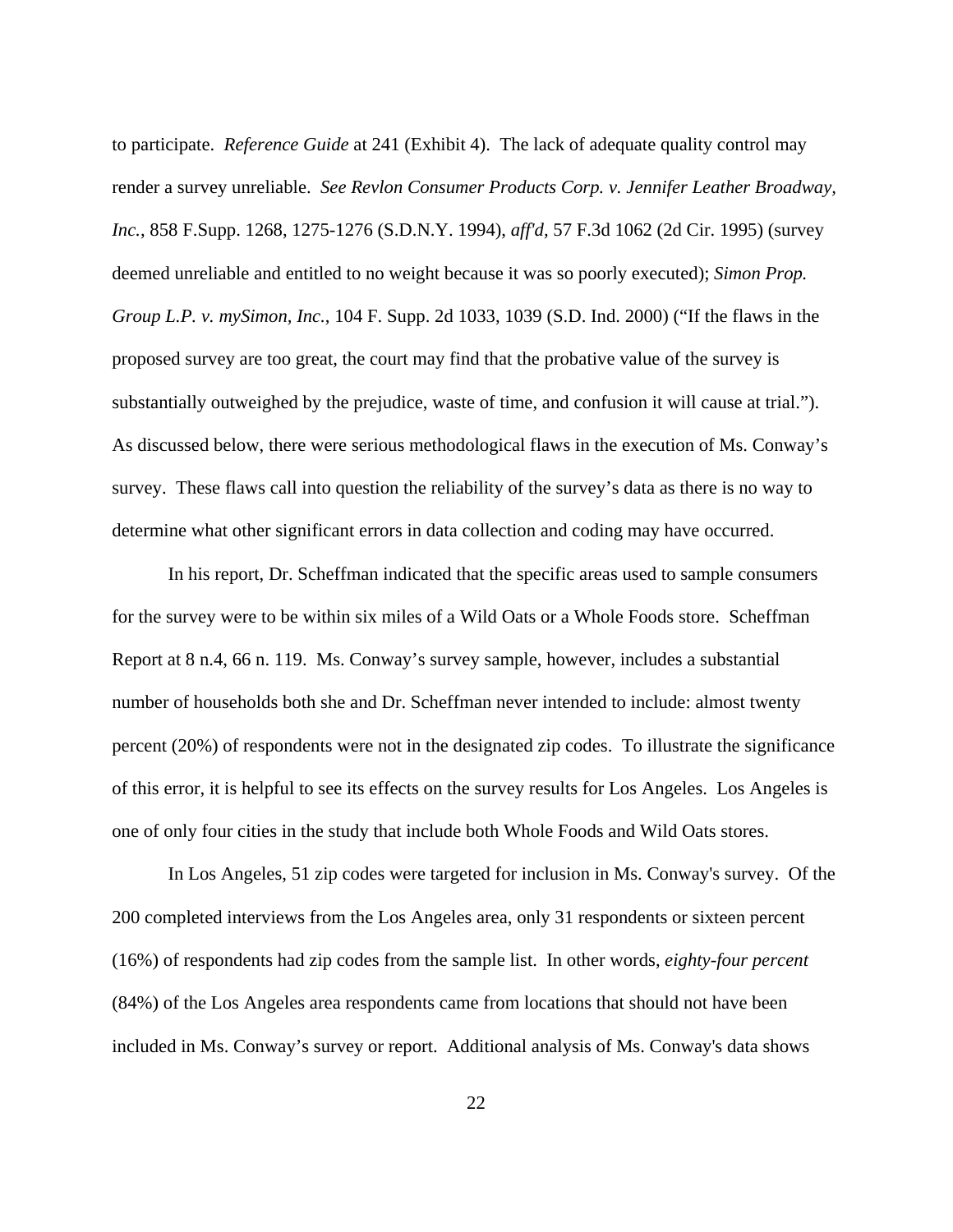that 60 percent of the Los Angeles respondents polled were further than six miles from a Whole Foods or Wild Oats store, one of Dr. Scheffman's criteria. In fact, a total of twenty-two percent (22%) of Los Angeles respondents were more than twenty miles from the nearest Whole Foods or Wild Oats store, and a few respondents were up to *100 miles* away from a Whole Foods or Wild Oats store. After this error was pointed out by Dr. Van Liere, Ms. Conway re-ran her survey results on the eve of her deposition to exclude the wrongfully included zip codes. When she did so, the number of "Frequent" and "Cusp" Whole Foods and Wild Oats shoppers in the Los Angeles area *fell dramatically* from 100 in each category to 15 and 16 each, respectively. As Ms. Conway's own report notes, sample sizes "represented by just 39 people in the entire survey … are … a very small population from which to draw conclusions." Report at 19.

 Ms. Conway testified that she is not concerned about the low number of respondents in Los Angeles because she reaches no conclusions about the Los Angeles market specifically. Conway Dep. 162:1-7 (PX02873) (Exhibit 3). However, this admittedly "very small" sample size combined with the serious questions raised about relying on Portland (where Defendants chose to survey in a market that Whole Foods had not yet significantly penetrated) leaves only two surveyed overlap cities, Medford/Saugus, Massachusetts, and Hinsdale, Illinois, on which Ms. Conway relies for her conclusions.

 Finally, the *Reference Guide* places a burden on the survey researcher to demonstrate that appropriate quality controls were in place to assure reliable data. The survey questionnaire included a specific zip code question to validate the data. Ms. Conway testified that she checked the data scans on a daily basis. Conway Dep. 15:7-22 (PX02873) (Exhibit 3). Nevertheless, she failed to see this obvious error.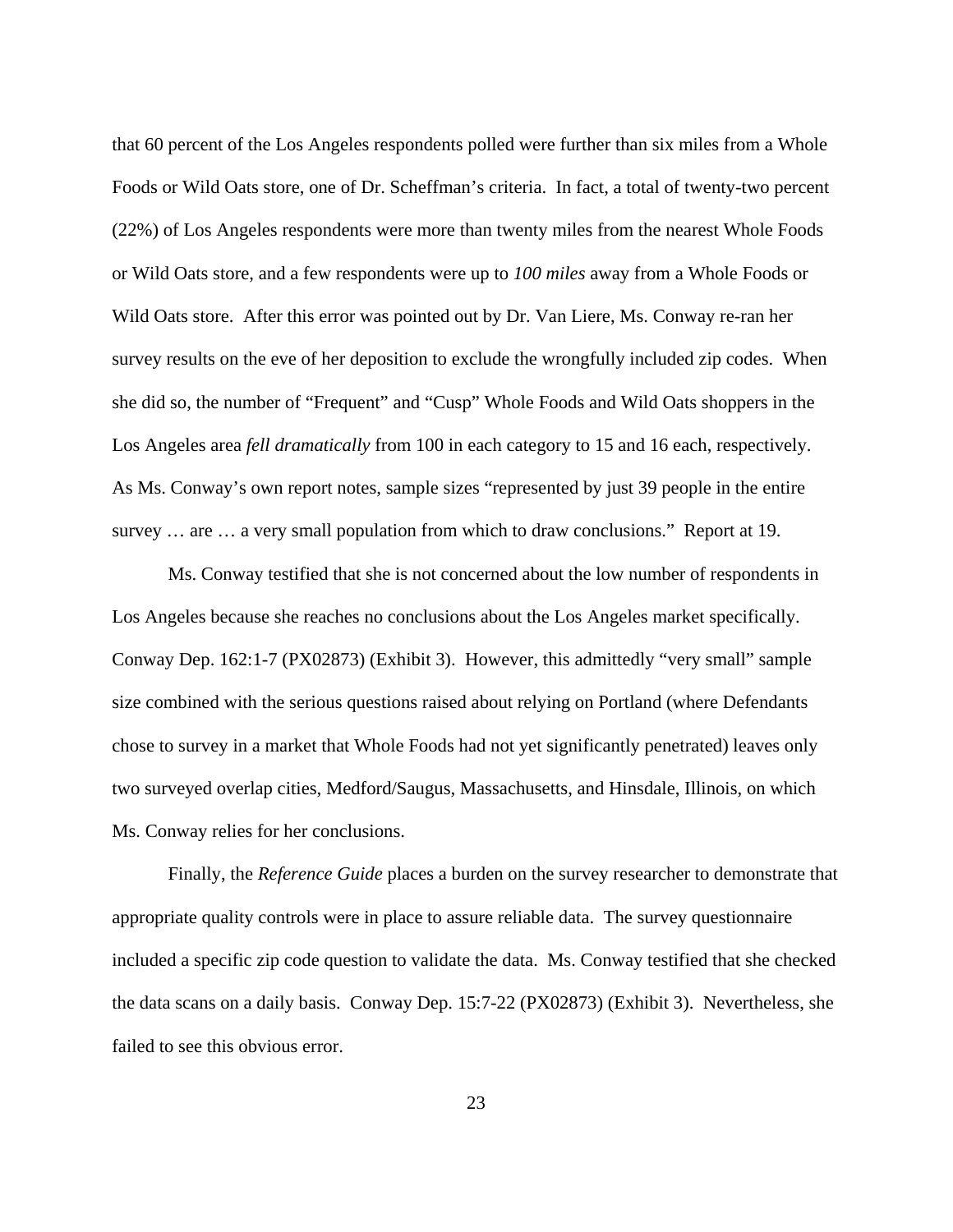#### **III. Ms. Conway's Analysis of her Survey Results Is Unreliable**

#### **A. Ms. Conway's Conclusions Are Not Supported by Her Survey Data**

 Ms. Conway's conclusion that Whole Foods and Wild Oats shoppers "buy the same or similar products at each of them," Conway Report at 36, is unsupported by the data. That is because Ms. Conway's survey inquires into the respondents' shopping habits only with respect to nine broad product categories, not any specific products Van Liere Report at ¶ 33, PX02890 at 018. At her deposition, Ms. Conway conceded that her survey questions cannot be used to measure whether Whole Foods or Wild Oats shoppers would view other grocery retailers as a substitute for the specific foods they purchase at Whole Foods or Wild Oats. Conway Dep. at 121:4-22, PX02873 at 032 (Exhibit 3) ("those questions were not asked.").

# **B. Ms. Conway's Conclusions Regarding the Population of Whole Foods and Wild Oats Shoppers are Not Supported Based on her Use of Quota Sampling**

As discussed above, Ms. Conway's study used a sampling procedure that arbitrarily assigned 100 "Frequent" shoppers and 100 "Cusp" shoppers in eight cities to her survey sample, Van Liere Report at ¶ 20, PX02890 at 009-010, acknowledging that her survey results cannot "represent the actual ratio of Frequent to Cusp shoppers in any particular geographical area." Conway Report at 2, PX 02082 at 002. Yet later and all throughout her report and in Dr. Scheffman's report, these survey results are regularly used to make statements about what the **total** population of Whole Foods/Wild Oats shoppers think or believe. Van Liere Report at ¶ 20, PX02890 at 009-010. For example in her report she states:

- "Overall, 17 percent of shoppers said they visit Whole Foods at least once a week"
- "A significant majority (71%) of Whole Food patrons allocate less than one of every five total dollars spent on groceries to Whole Foods"
- "Three-fourths (75%) of Wild Oats shoppers typically spend less than \$50 during a single visit to a retailer"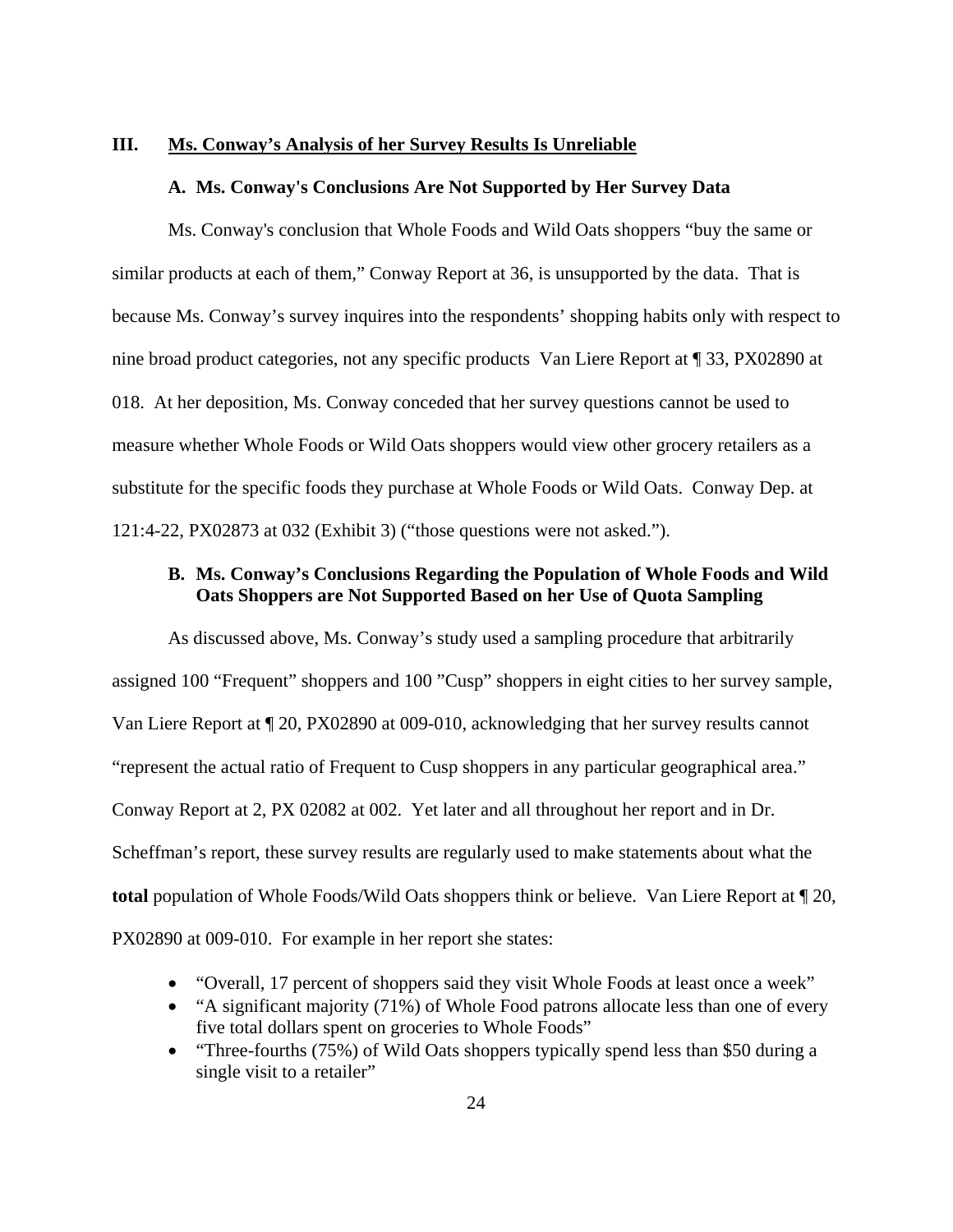*Id.* As Dr. Van Liere stated in his report, these types of statements cannot be accurately made given the nature of her sampling methods and it is inappropriate to represent that the data can be generalized in this way. *Id*.Ms. Conway did not collect her data in a manner that would allow her to know what the correct ratio of Frequent to Cusp shoppers is. As Dr. Van Liere further states, her findings that are based on the combined responses of Frequent and Cusp shoppers cannot be correctly extrapolated to the population of all Whole Foods or all Wild Oats shoppers. *Id.* at  $\P$  21, PX02890 at 010-012. As Dr. Van Liere concludes, Ms. Conway's analysis is meaningless since there is no method to weight her data appropriately. *Id*.

As Dr. Van Liere further points out in his report, this problem is exacerbated by the fact that Ms. Conway chose to use frequency of shopping as the basis for her quotas. *Id.* at ¶ 21, PX02890 at 010-012. Frequent shoppers are defined as those who shop at Whole Foods/Wild Oats once a month, a few times a month, once a week, and more than once a week. *Id.* This arbitrarily combines shoppers who shop at Whole Foods/Wild Oats as few as 12 times a year with those that shop more than 100 times a year. *Id.* No analysis was reported that indicates that shoppers with this range of shopping frequencies are appropriately combined into a single group and it is reasonable to expect that their opinions and behaviours may vary substantially. *Id.* By grouping them in a single group for purposes of establishing quotas, Ms. Conway cannot break them back out in the correct proportions in the population. *Id.* This means the data related to frequency of shopping cannot be used to make estimates for the population of things like the average number of trips per year, the average expenditures per year, or related calculations.

## **CONCLUSION**